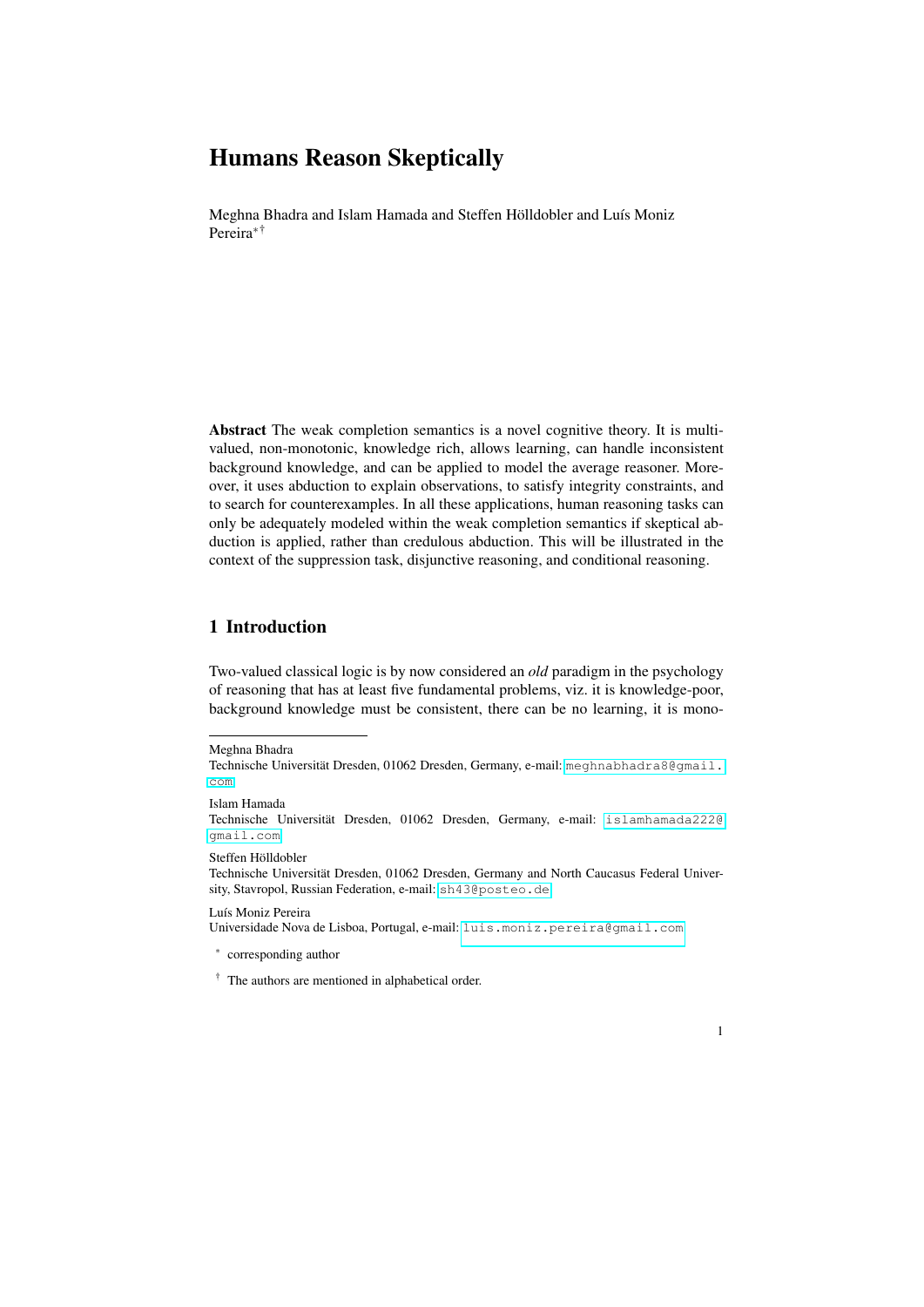tonic, and it concentrates on individual reasoning [\[31\]](#page-31-0). Unfortunately, the cognitive science community has largely ignored modern developments within logic programming, logic-based knowledge-based systems, and machine learning, which provide solutions for the fundamental problems. An exception is the approach by [\[34\]](#page-31-1), but unfortunately it contains a technical problem. This problem has been corrected by [\[17\]](#page-30-0). The solution was the basic step towards the *weak completion semantics* (WCS), a *new* paradigm which is multi-valued, non-monotonic, background knowledge need not to be consistent, and learning can be applied. It can also embody, for instance, abduction and counterfactual reasoning.

Given premises, general knowledge, and observations, *reasoning in the WCS* is modeled in six steps:

- 1. Reasoning towards a logic program  $\mathscr P$  following [\[34\]](#page-31-1).
- 2. Weakly completing the program to obtain  $wc\mathscr{P}$ .
- 3. Computing its least model  $\mathcal{M}_{wc}$  under the three-valued [\[30\]](#page-31-2) logic.
- 4. Reasoning with respect to  $\mathcal{M}_{wcP}$ .
- 5. If known observations cannot be explained or given integrity constraints cannot be met applying skeptical abduction.
- 6. Searching for counterexamples.

On the other hand, logic programming and logic-based knowledge-based systems have largely ignored experimental findings in cognitive science. In this paper we consider experimental findings in human reasoning and show how the WCS can adequately model these findings in a comprehensive, computational, and formal theory. We will focus on abduction and will demonstrate that in all experiments humans seem to reason skeptically in line with the formal theory.

Among the established cognitive theories (see e.g. [\[26\]](#page-31-3) for an overview) the mental model theory (see e.g. [\[19,](#page-30-1) [22,](#page-31-4) [27\]](#page-31-5)) appears to be closest to the WCS. Comprehending premises, general knowledge, and perception, the mental model theory generates mental models and reasons with respect to these models. If no new knowledge can be inferred, then nothing new follows. Otherwise, the mental model theory validates the constructed models by searching for counterexamples. If no counterexamples can be found, then the previously generated putative conclusions are considered to be valid, otherwise they are considered to be invalid. In contrast to the mental model theory, the WCS is a formal theory and all steps are rigorously defined.

The paper is organized as follows. After an introductioon to the WCS in Section [2](#page-2-0) we present three applications where adequate human reasoning can only be modeled by skeptical abduction: the suppression task in Section [3,](#page-3-0) human disjunctive reasoning in Section [4,](#page-5-0) and human conditional reasoning in Section [5.](#page-9-0) In the final Section [6](#page-27-0) we discuss our results and relate them to the mental model theory.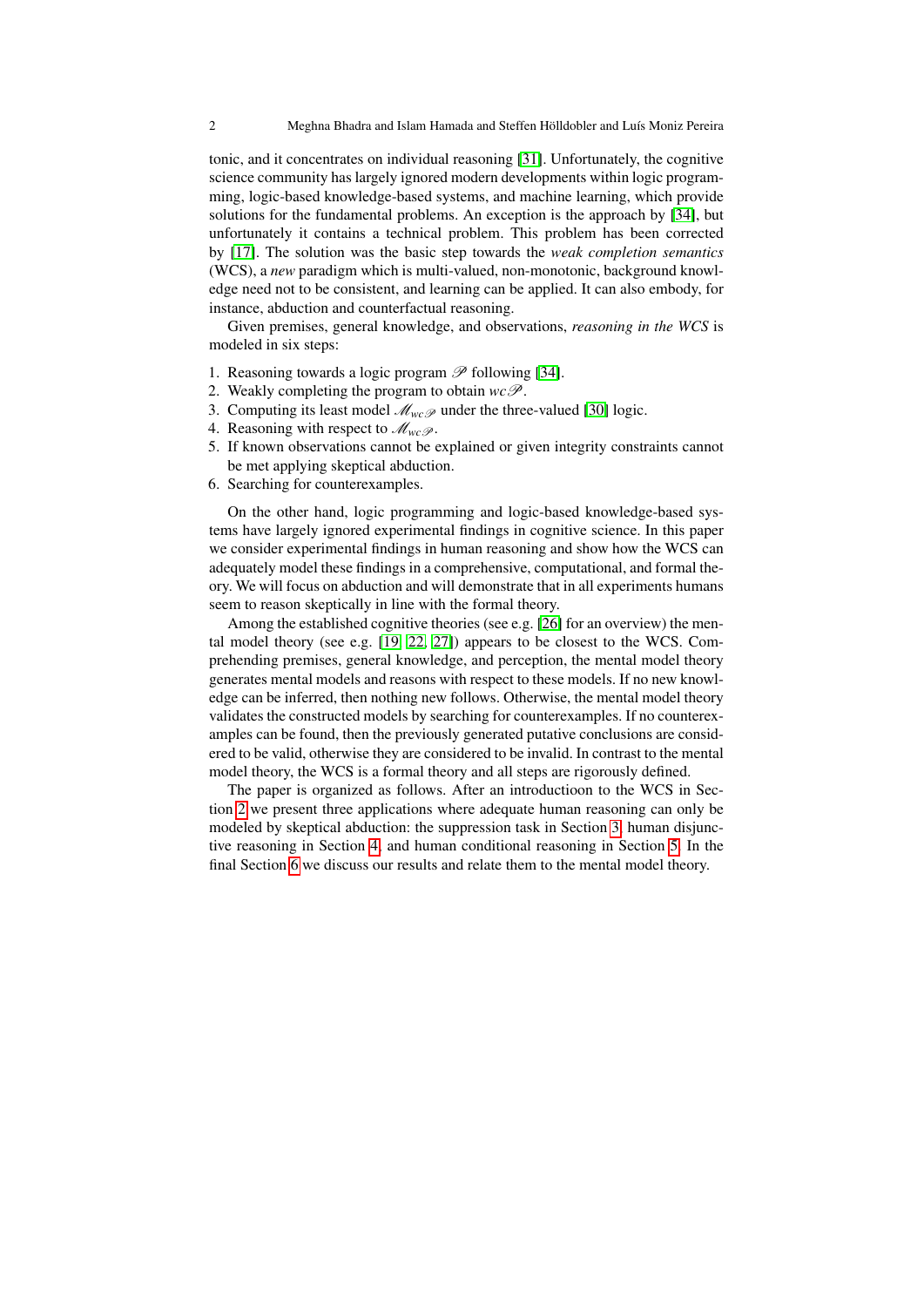### <span id="page-2-0"></span>2 The Weak Completion Semantics

We assume the reader to be familiar with logic and logic programming as presented in e.g. [\[11\]](#page-30-2) and [\[28\]](#page-31-6). Let  $\perp$ ,  $\top$ , and  $\cup$  be truth constants denoting *truth*, *falsehood*, and *unknown*, respectively. A *(logic) program* is a finite set of clauses of the form  $A \leftarrow Body$ , where *A* is an atom and *Body* is either  $\top$ , or  $\bot$ , or a finite, non-empty set of literals. Clauses of the form  $A \leftarrow \top, A \leftarrow \bot$ , and  $A \leftarrow L_1, \ldots, L_n$  are called *facts*, *assumptions*, and *rules*, respectively, where  $L_i$ ,  $1 \le i \le n$ , are literals.

Throughout this paper,  $\mathscr P$  will denote a program. An atom *A* is *defined* in  $\mathscr P$ if and only if P contains at least a clause of the form  $A \leftarrow Body$ , otherwise A is *undefined*. We restrict our attention to propositional programs although the WCS extends to first-order programs [\[16,](#page-30-3) [8\]](#page-30-4). As an example consider the program

$$
\mathscr{P}_0 = \{ C \leftarrow A \land \neg ab, \ ab \leftarrow \bot \},\
$$

where *A*, *C*, and *ab* are atoms. *C* and *ab* are defined, whereas *A* is undefined. *ab* is an abnormality predicate which is assumed to be false. In the WCS, this program represents the conditional sentence *if AthenC*. Thus, conditional sentences are not represented by implications but by *licenses for inferences* [\[34\]](#page-31-1). The abnormalities are initially assumed to false, but can later be used to represent–among others– enabling relationships (see e.g. [\[7\]](#page-30-5)).

Consider the following transformation:

- 1. For all defined atoms A occurring in program  $\mathscr{P}$ , replace all clauses of the form  $A \leftarrow Body_1, A \leftarrow Body_2, \ldots by A \leftarrow Body_1 \vee Body_2 \vee \ldots$
- 2. Replace all occurrences of  $\leftarrow$  by  $\leftrightarrow$ .

The resulting set of equivalences is called the *weak completion* of  $\mathscr{P}$  (*wc* $\mathscr{P}$ ). It differs from the completion defined in [\[3\]](#page-30-6) in that undefined atoms are not mapped to false, but to unknown instead.

As shown by [\[17\]](#page-30-0), each weakly completed program  $wc\mathscr{P}$  admits a least model under the three-valued [\[30\]](#page-31-2) logic. This model will be denoted by  $\mathcal{M}_{wcP}$ . It can be computed as the least fixed point of a semantic operator introduced by [\[34\]](#page-31-1). Let  $\mathscr P$ be a program and *I* a three-valued interpretation represented by the pair  $\langle I^{\top}, I^{\perp} \rangle$ , where  $I^{\top}$  and  $I^{\perp}$  are the sets of atoms mapped to true and false by *I*, respectively, and atoms which are not listed are mapped to unknown by *I*. Then,  $\Phi_{\mathscr{P}}I = \langle J^\top, J^\bot \rangle$ ,  $3$  where

$$
J^{\top} = \{A \mid \text{there exists } A \leftarrow Body \in \mathcal{P} \text{ and } IBody = \top\},
$$
  

$$
J^{\perp} = \{A \mid \text{there exists } A \leftarrow Body \in \mathcal{P} \text{ and}
$$
  
for all  $A \leftarrow Body \in \mathcal{P} \text{ we find } IBody = \bot\}.$ 

Following [\[25\]](#page-31-7), we consider an *abductive framework*

$$
\langle \mathscr{P}, \mathscr{A}_{\mathscr{P}}, \mathscr{I}\mathscr{C}, \models_{\mathit{WCS}} \rangle,
$$

<span id="page-2-1"></span><sup>&</sup>lt;sup>3</sup> Whenever we apply a unary operator like  $\Phi_{\mathscr{P}}$  to an argument like *I*, then we omit parenthesis and write  $\Phi_{\mathscr{P}} I$  instead.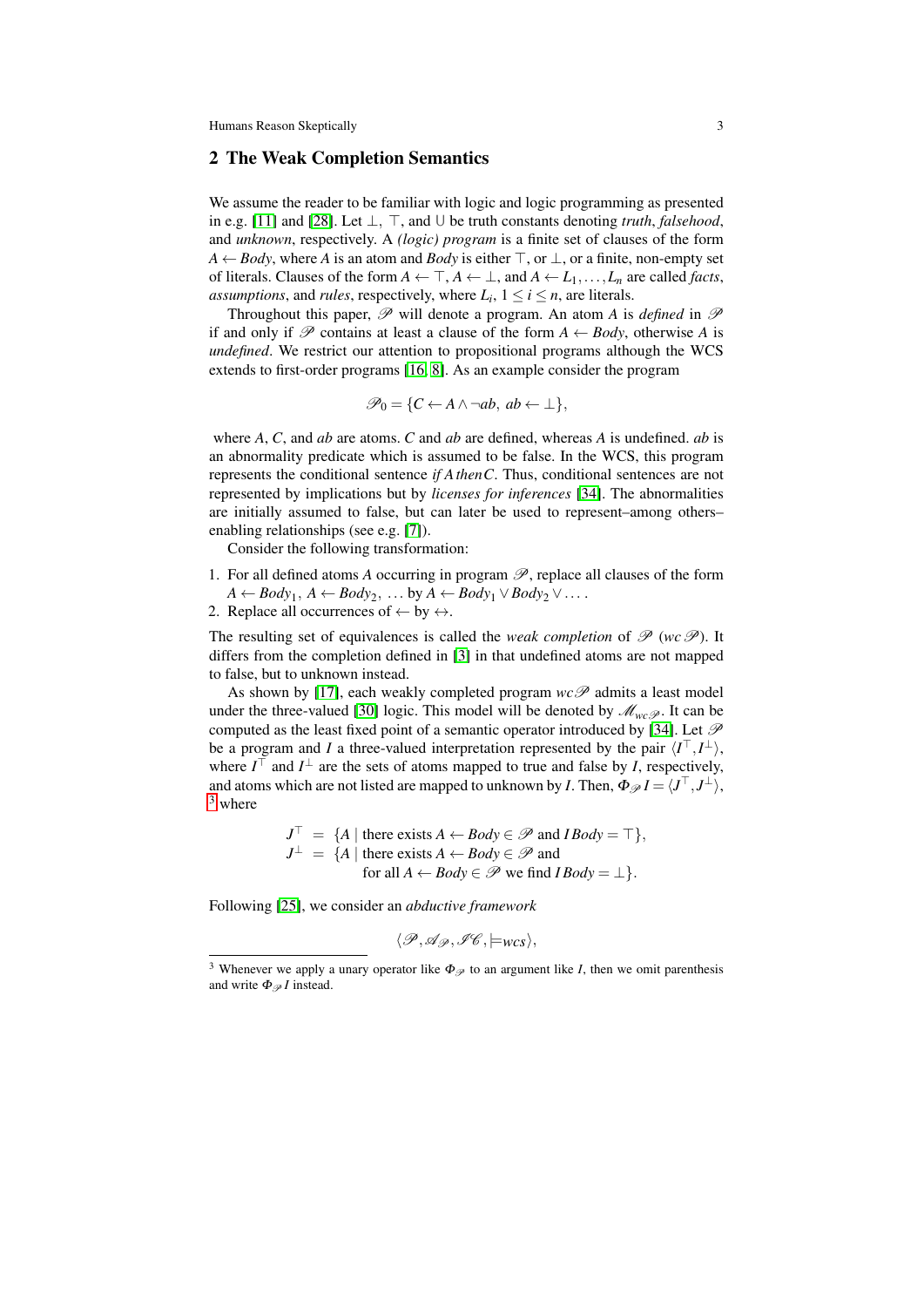where  $\mathscr P$  is a logic program,

 $\mathscr{A}_{\mathscr{P}} = \{A \leftarrow \top | A \text{ is undefined in } \mathscr{P}\} \cup \{A \leftarrow \bot | A \text{ is undefined in } \mathscr{P}\}\$ 

is the *set of abducibles*,  $\mathcal{I}\mathcal{C}$  is a finite set of *integrity constraints*, i.e. clauses of the form *U* ← *Body* (*weak integrity constraint*) and ⊥ ← *Body* (*strong integrity constraint*), and  $\mathcal{M}_{wc}$   $\neq$   $\mu_{wcs}$  *F* if and only if  $\mathcal{M}_{wc}$  maps the formula *F* to true. Let  $\mathcal O$  be an *observation*, i.e., a finite set of literals.  $\mathcal O$  is *explainable* in the abductive framework  $\langle \mathcal{P},\mathcal{A}_{\mathcal{P}},\mathcal{I}\mathcal{C},\models_{WCS}\rangle$  if and only if there exists a non-empty  $\mathcal{X}\subseteq\mathcal{A}_{\mathcal{P}}$ called *explanation* such that

1.  $M_{wc}(\mathcal{P} \cup \mathcal{X})$   $\models$ *wcs L* for all *L* ∈  $\mathcal{O}$  and

2. *M<sub>wc</sub>*( $\mathcal{P} \cup \mathcal{X}$ ) satisfies  $\mathcal{I}\mathcal{C}$ , i.e., maps all clauses occurring in  $\mathcal{I}\mathcal{C}$  to true.

Sometimes explanations are assumed to be minimal, where an explanation  $\mathscr X$  is *minimal* if there does not exist an explanation  $\mathscr{X}'$  with  $\mathscr{X}' \subset \mathscr{X}$ . We note that if the set  $\mathcal O$  of observations is empty, then the first condition is automatically satisfied, but not necessarily the second one. One should also observe that because each weakly completed program has a model under Łukasiewicz logic,  $wc(\mathcal{P} \cup \mathcal{X})$  is satisfiable.

Formula *F follows credulously* from  $\mathscr P$  and  $\mathscr O$  iff there exists an explanation  $\mathscr X$ for  $\mathscr O$  such that  $\mathscr M_{wc(\mathscr P\cup\mathscr X)}\models_{\mathsf{WCS}} F.$  *F follows skeptically* from  $\mathscr P$  and  $\mathscr O$  iff  $\mathscr O$  can be explained and for all explanations  $\mathscr X$  for  $\mathscr O$  we find  $\mathscr M_{wc(\mathscr P \cup \mathscr X)} \models_{\mathsf{wCS}} F$ . One should observe that if an observation  $\mathcal O$  cannot be explained, then *nothing follows* credulously as well as skeptically. In the case of skeptical consequences the definition is an application of the so-called *Gricean implicature* [\[13\]](#page-30-7): humans normally do not quantify over things which do not exist, that is, at least one explanation  $\mathscr X$ must exist.

### <span id="page-3-0"></span>3 The Suppression Task

The suppression task is a set of twelve experiments first carried out by [\[1\]](#page-29-0) in the 1980s. The experiments showed that humans can suppress previously drawn conclusions when additional knowledge becomes available. This is independent of whether the previously drawn conclusions were valid or invalid with respect to classical twovalued logic.

The suppression task was the first experiment which was adequately modeled by the WCS by [\[7\]](#page-30-5). In the sequel we will discuss two of the twelve experiments to illustrate the WCS without and with abduction.

In one experiment, graduate students from Trinity College, University of Dublin, Republic of Ireland were given the conditional sentences

*if she has an essay to write, then she will study late in the library*, *if she has some textbooks to read, then she will study late in the library*,

and the atomic sentence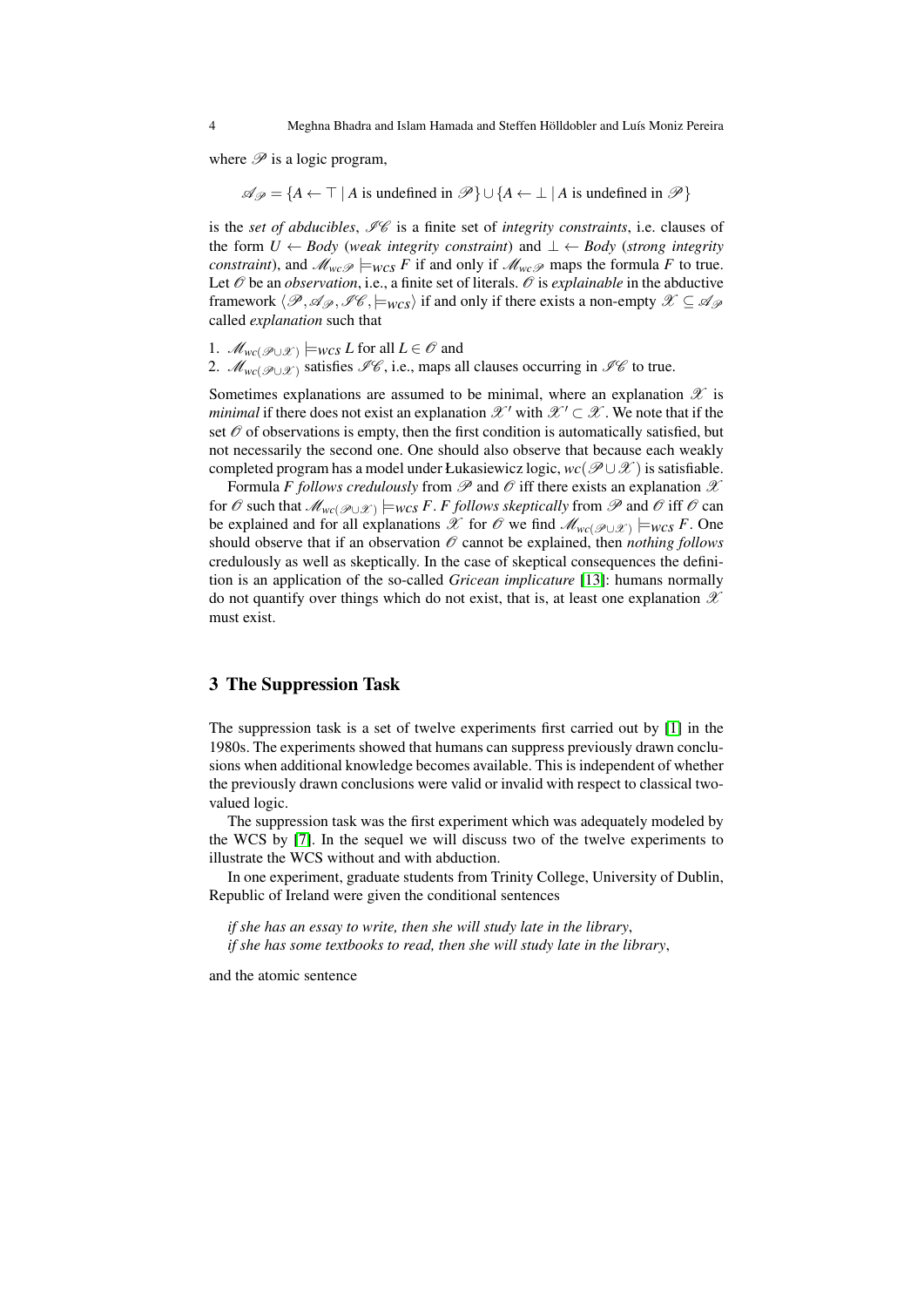*she has an essay to write*,

and were asked whether they are willing to draw one of the following conclusions:

*she will study late in the library*, *she will not study late in the library*, *she may or may not study late in the library*.

In the experiment, 96% of the participants selected the first answer.

In the WCS, the conditional sentences are modeled by the program  $\mathscr{P}_1$  consisting of the clauses

$$
\ell \leftarrow e \land \neg ab_e,\ell \leftarrow t \land \neg ab_t,ab_e \leftarrow \bot,ab_t \leftarrow \bot,
$$

where  $\ell$ , *e*, and *t* denote that *she is studying late in the library*, *she has an essay to write*, and *she has some textbooks to read*, respectively.  $ab_e$  as well as  $ab_t$  are abnormality predicates which are initially assumed to be false, thereby stipulating there are no known exceptions to each of the two rules. Adding the given atomic sentence to program  $\mathcal{P}_1$  we obtain

$$
\mathscr{P}_2 = \mathscr{P}_1 \cup \{e \leftarrow \top\}.
$$

Weakly completing program  $\mathcal{P}_2$  yields the set of equivalences

$$
\ell \leftrightarrow (e \land \neg ab_e) \lor (t \land \neg ab_t),ab_e \leftrightarrow \bot,ab_t \leftrightarrow \bot,e \leftrightarrow \top,
$$

whose least model under the three-valued Łukasiewicz logic is

$$
\langle \{\ell,e\}, \{ab_e,ab_t\}\rangle,
$$

i.e.,  $\ell$  and *e* are mapped to true,  $ab_{\ell}$  and  $ab_{t}$  are mapped to false, and *t* is mapped to unknown. Hence, we conclude that *she will be studying late in the library*.

In another experiment, graduate students were given the same set of conditional sentences, but the atomic sentence was replaced by

*she is studying late in the library*.

Then they were asked whether they were willing to draw one of the following conclusions:

*she has an essay to write*,

*she does not have an essay to write*, *she may or may not have an essay to write*.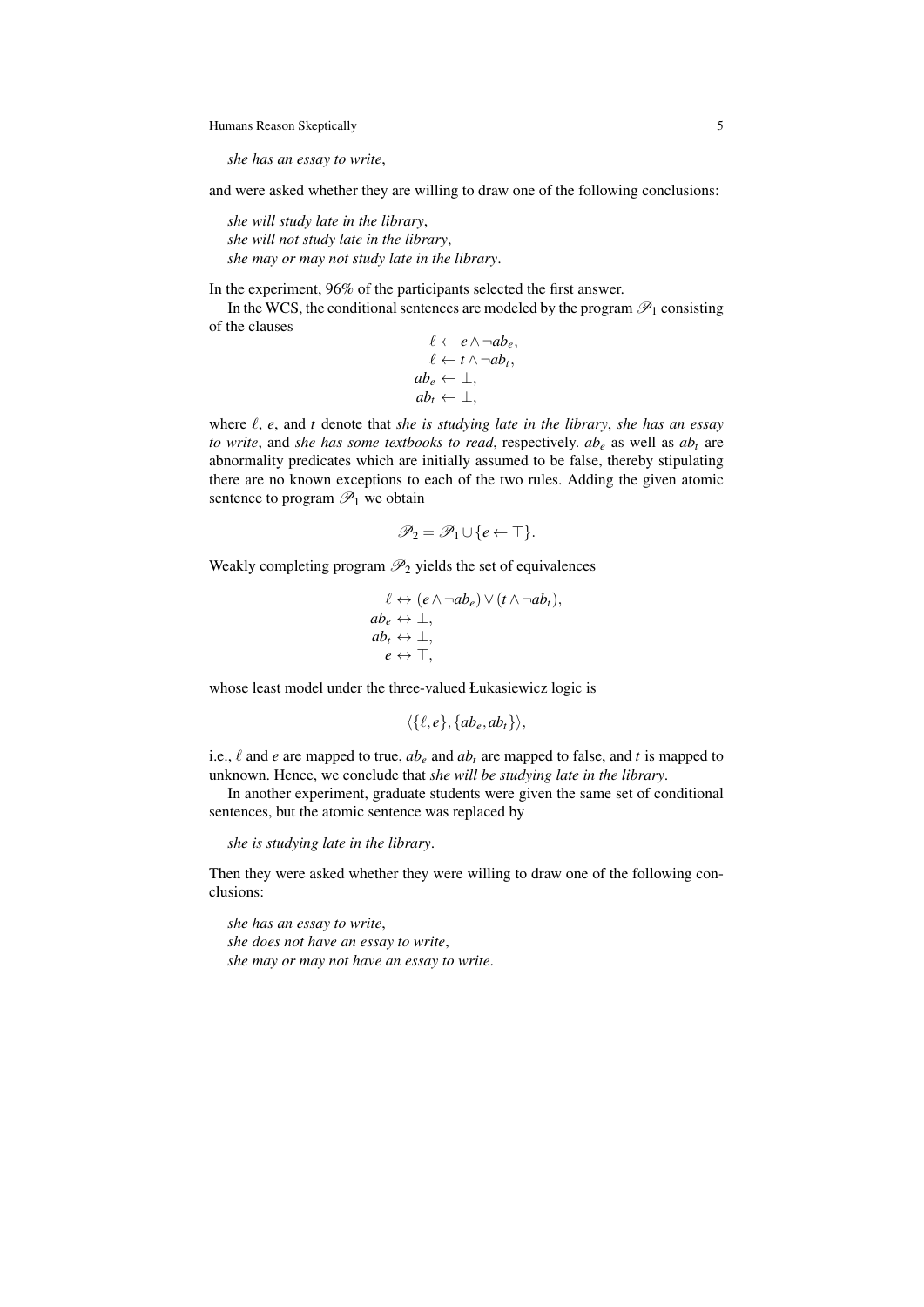Because  $\ell$  is defined in  $\mathcal{P}_1$  and we do not want to change its definition, we cannot simply replace the fact  $e \leftarrow \top$  in program  $\mathcal{P}_s$  by the fact  $\ell \leftarrow \top$ . Rather, we consider *she is studying late in the library* as an observation, or query, in search of an explanation, i.e.,

$$
\mathscr{O} = \{ \ell \}.
$$

The atoms *e* and *t* are undefined in program  $\mathcal{P}_1$  and, thus, the set of their possible abducibles is

$$
\mathscr{A}_{\mathscr{P}_1} = \{e \leftarrow \top, e \leftarrow \bot, t \leftarrow \top, t \leftarrow \bot\}.
$$

There are two minimal explanations which can explain the observations, viz.

$$
\{e \leftarrow \top\} \quad \text{and} \quad \{t \leftarrow \top\}.
$$

Reasoning credulously we can respond to the above posed question *she has an essay to write*. Reasoning skeptically we can only respond *she may or may not have an essay to write*. Byrne reports that only 13% of the participants concluded *she has an essay to write*. Hence, the average participant cannot be adequately modeled by credulous abduction, but indeed by skeptical abduction.

If skeptical abduction is applied, then minimal explanations suffice. Non-minimal explanations like  ${e \leftarrow \top, e \leftarrow \bot}$  or  ${e \leftarrow \top, t \leftarrow \top}$  will not change the answer. On the other hand, computing non-minimal explanations requires additional resources and time.

# <span id="page-5-0"></span>4 Human Disjunctive Reasoning

In this section we will be concerned with sentences like *A or B, or both* called *disjunction*, and *A or B, but not both*, called *exclusive disjunction*. It is impossible to represent disjunctive sentences as programs because the head of each clause in a program must be an atom. However, it is possible to represent a disjunction by the strong integrity constraint

$$
\bot \leftarrow \neg A \land \neg B
$$

which according to Łukasiewicz logic is only satisfied if and only if *A* evaluates to true or *B* evaluates to true, or both. Likewise, an exclusive disjunction can be represented by the strong integrity constraints

$$
\bot \leftarrow \neg A \land \neg B \quad \text{and} \quad \bot \leftarrow A \land B.
$$

To satisfy both constraint either *A* must be true and *B* must be false or, vice versa *A* must be false and *B* must be true.

The following example is taken from [\[22\]](#page-31-4). Consider a disjunctive sentence like

*Lisa is in Cambridge or Ben is in Dublin, or both*.

We will consider the integrity constraint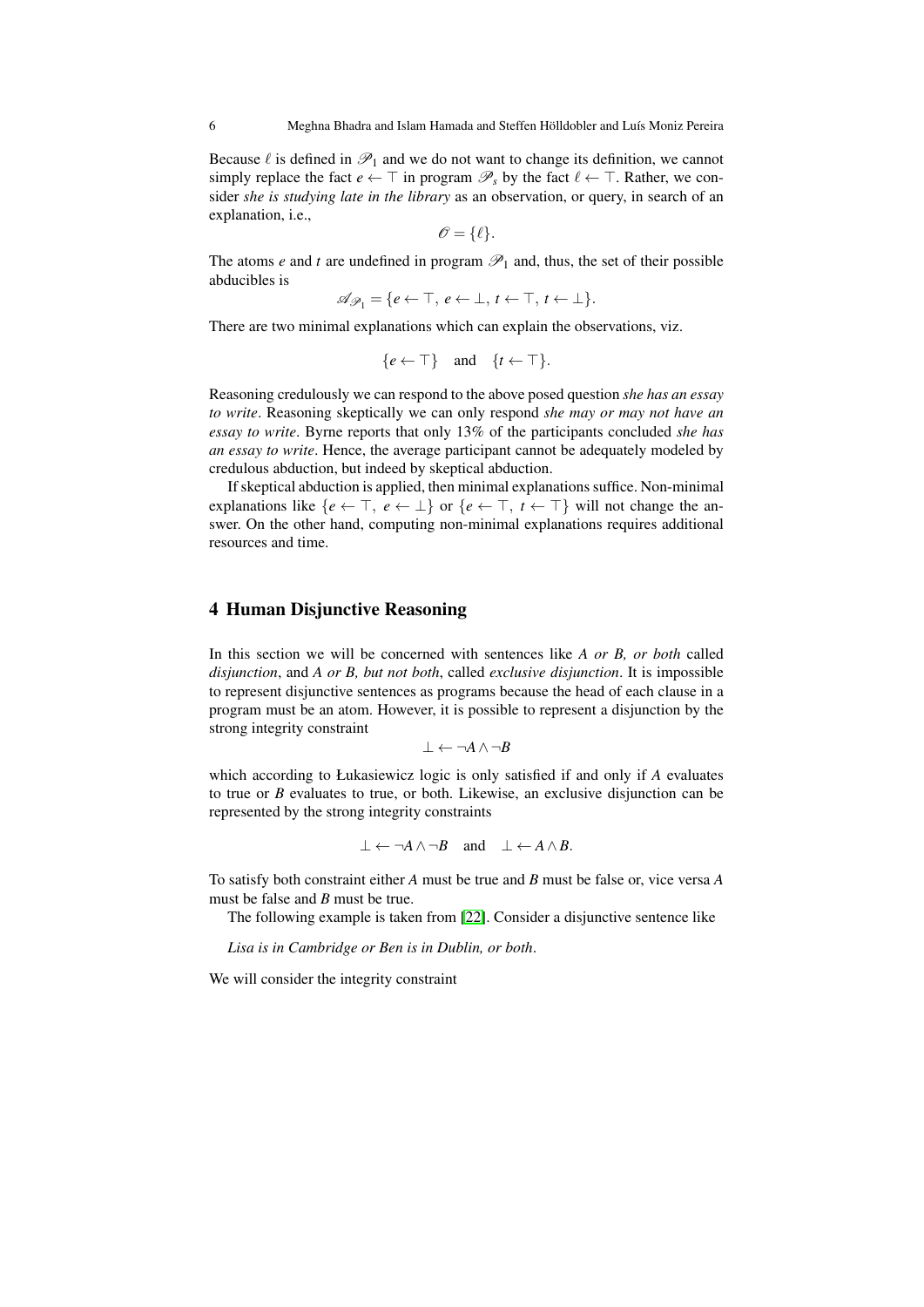$$
\bot \leftarrow \neg c \land \neg d,
$$

where *c* and *d* denote that *Lisa is in Cambridge* and *Ben is in Dublin*, respectively. This integrity constraint is not satisfied by models in which each of *c* and *d* are either mapped to false or unknown. At least one must be true. On the other hand, the negative atomic sentence

*Lisa is not in Cambridge*

can be represented by the program

$$
\mathscr{P}_3 = \{c \leftarrow \perp\}.
$$

Weakly completing this program yields

$$
\{c \leftrightarrow \bot\},\
$$

whose least model under the three-valued Łukasiewicz logic is

```
\langle \emptyset, \{c\} \rangle,
```
i.e., *c* is mapped to false and *d* to unknown. Thus, this model does not satisfy the integrity constraint. The atom *d* is the only undefined atom occurring in program  $\mathscr{P}_3$ . Hence, we obtain

$$
\mathscr{A}_{\mathscr{P}_3} = \{d \leftarrow \top, d \leftarrow \bot\}
$$

as its set of abducibles. In the corresponding deductive framework, the empty observation

$$
\mathscr{O}=\emptyset
$$

cannot be explained because  $\mathcal{I}\mathcal{C}$  is not satisfied, and we may ask whether there is a subset of  $\mathscr{A}_{\mathscr{P}_3}$  such that  $\mathscr{P}_3$  together with this subset explains  $\mathscr{O}$ . The minimal subset meeting this condition is  $\{d \leftarrow \top\}$ . Adding this subset to  $\mathscr{P}_3$  we obtain

$$
\mathscr{P}_4 = \mathscr{P}_3 \cup \{d \leftarrow \top\}.
$$

Weakly completing  $\mathscr{P}_4$  yields

$$
\{c \leftrightarrow \bot, d \leftrightarrow \top\},\
$$

whose least model under the three-valued Łukasiewicz logic is

$$
\langle \{d\}, \{c\} \rangle.
$$

Hence, the WCS allows to conclude *Ben is in Dublin*.

The example can be modified to consider an exclusive disjunction instead of an inclusive disjunction [\[22\]](#page-31-4):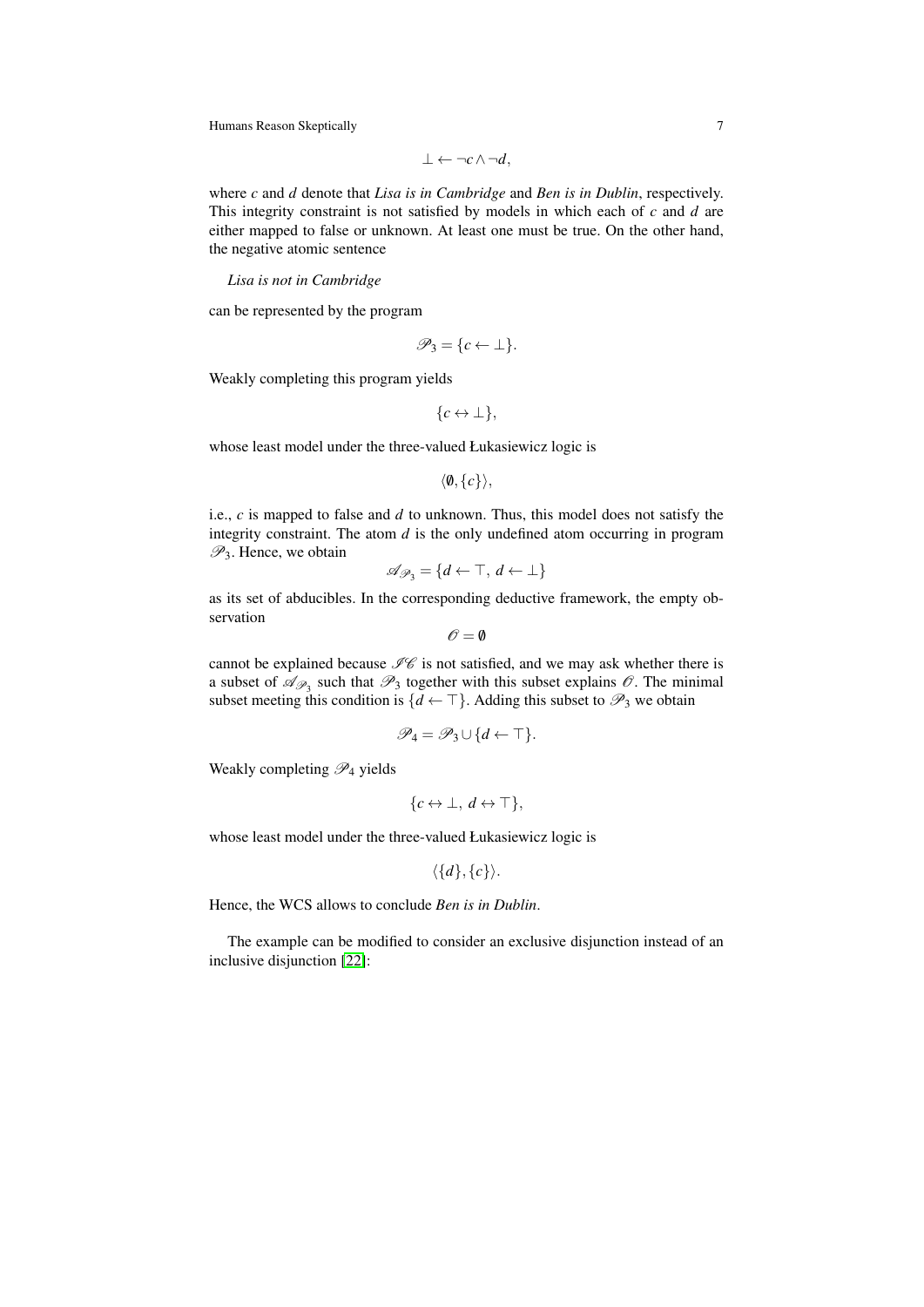*Linda is in Amsterdam or Cathy is in Majorca, but not both*. *Cathy is in Majorca*.

What follows? The two sentences can be modeled in exactly the same way as presented above except that the integrity constraints

$$
\bot \leftarrow \neg a \land \neg m \quad \text{and} \quad \bot \leftarrow a \land m
$$

are to be used, where *a* and *m* denote that *Linda is in Amsterdam* and *Cathy is in Majorca*, respectively. In this case, abduction will generate the least model

 $\langle \{m\},\{a\}\rangle$ 

and, hence, *Linda is not in Amsterdam* follows.

Consider the example:

*Eva is in Rio or she is in Brazil, or both. She is not in Brazil.*

What follows? If modeled as the first example in this section, then WCS will conclude that *Eva is in Rio*. As pointed out by Phil N. Johnson-Laird and Ruth M. J. Byrne in [\[21\]](#page-30-8) *no sensible person other than a logician is likely to draw this conclusion*. Well, a computer will also draw this conclusion if it was not informed that Rio is a city in Brazil. Hence, the background knowledge in this example should be

$$
\mathscr{P}_5 = \{ \text{brazil} \leftarrow \text{rio} \}.
$$

In this program, *brazil* is defined and the negative atomic sentence *she is not in Brazil* should not be added to  $\mathcal{P}_5$  as an assertion, but be treated as an observation which needs to be explained, viz.

$$
\mathscr{O} = {\neg \text{brazil}}.
$$

The first disjunctive sentence is represented by the integrity constraint

$$
\bot \leftarrow \neg{\textit{rio}} \wedge \neg{\textit{brazil}}
$$

and

$$
\mathscr{A}_{\mathscr{P}_5} = \{rio \leftarrow \top, \, rio \leftarrow \bot\}.
$$

It turns out that the observation ¬*brazil* cannot be explained. The set

$$
\{rio \leftarrow \bot\}
$$

is discarded as an explanation: added to  $\mathcal{P}_5$  and weakly completing the extended program we obtain

$$
\{ \text{brazil} \leftrightarrow \text{rio}, \text{rio} \leftrightarrow \perp \},
$$

whose least model under Łukasiewicz logic is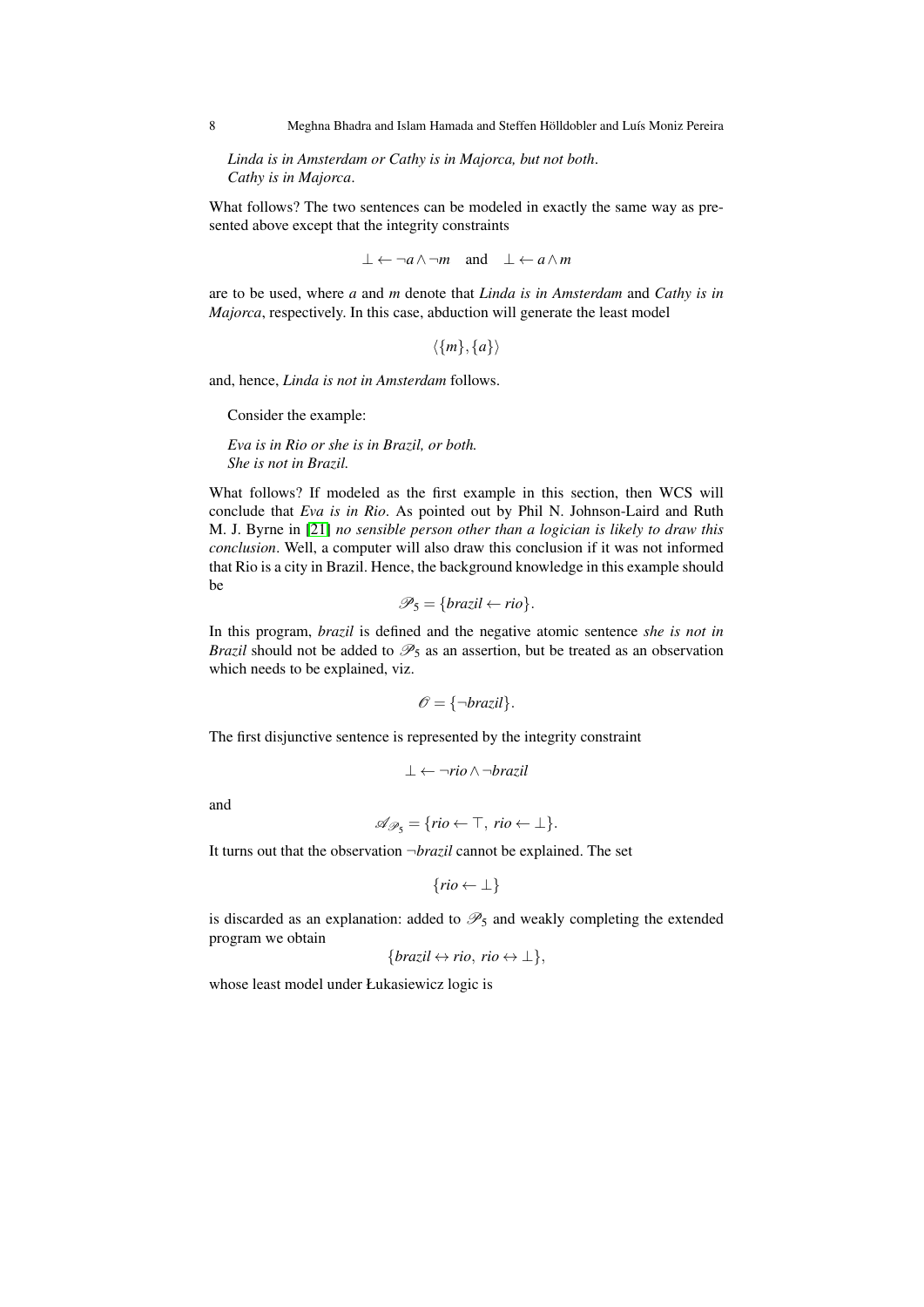$$
\langle \emptyset, \{rio, brazil\} \rangle
$$

and does not satisfy the integrity constraint. The set

 $\{rio \leftarrow \top\}$ 

is also discarded as an explanation: added to  $\mathcal{P}_5$  and weakly completing the extended program we obtain

$$
\{ \text{brazil} \leftrightarrow \text{rio}, \text{rio} \leftrightarrow \top \},
$$

whose least model under Łukasiewicz logic is

$$
\langle \{rio, brazil\}, \emptyset \rangle,
$$

and does not entail the observation. The set  $\mathscr{A}_{\mathscr{P}_5}$  is also discarded as an explanation: added to  $\mathcal{P}_5$  and weakly completing the extended program we obtain

```
{ \frac{\{bra\} \leftrightarrow r}{\phi}, \quad r}{ \Rightarrow \top \lor \bot },
```
whose least model under Łukasiewicz logic is again

```
\langle \{rio, brazil\}, \emptyset \rangle
```
and does not entail the observation. Hence, neither of the two exemplary statements follows.

A fourth example including disjunctions is taken from the German weekly newspaper *DIE ZEIT* which published the following puzzle on July 26, 2020 as part of a questionnaire testing the reader's intelligence:

*Antonia is looking at Berta while Berta is looking at Cleopatra. Antonia is wearing a red hat, Cleopatra is not wearing a hat, and it is unknown whether Berta is wearing a red hat. Is a person with a red hat looking at a person without a red hat?*

Let *a*, *b*, and *c* denote *Antonia*, *Berta*, and *Cleopatra*, respectively, *r X* that *X is wearing a red hat,*  $\ell(X,Y)$  that *X is looking at Y*, and the *goal* that *somebody with a red hat is looking at a person without a red hat*. The scenario can be formalized as a program  $\mathcal{P}_6$  consisting of the following clauses:

$$
\ell(a,b) \leftarrow \top, \ell(b,c) \leftarrow \top, \nra \leftarrow \top, \nr c \leftarrow \bot, \ngoa l \leftarrow \ell(X,Y) \land r X \land \neg r Y.
$$

This is a first-order program. It can be turned into a propositional one by replacing the variables *X* and *Y* consistently by (all combination instances of) the constants *a*,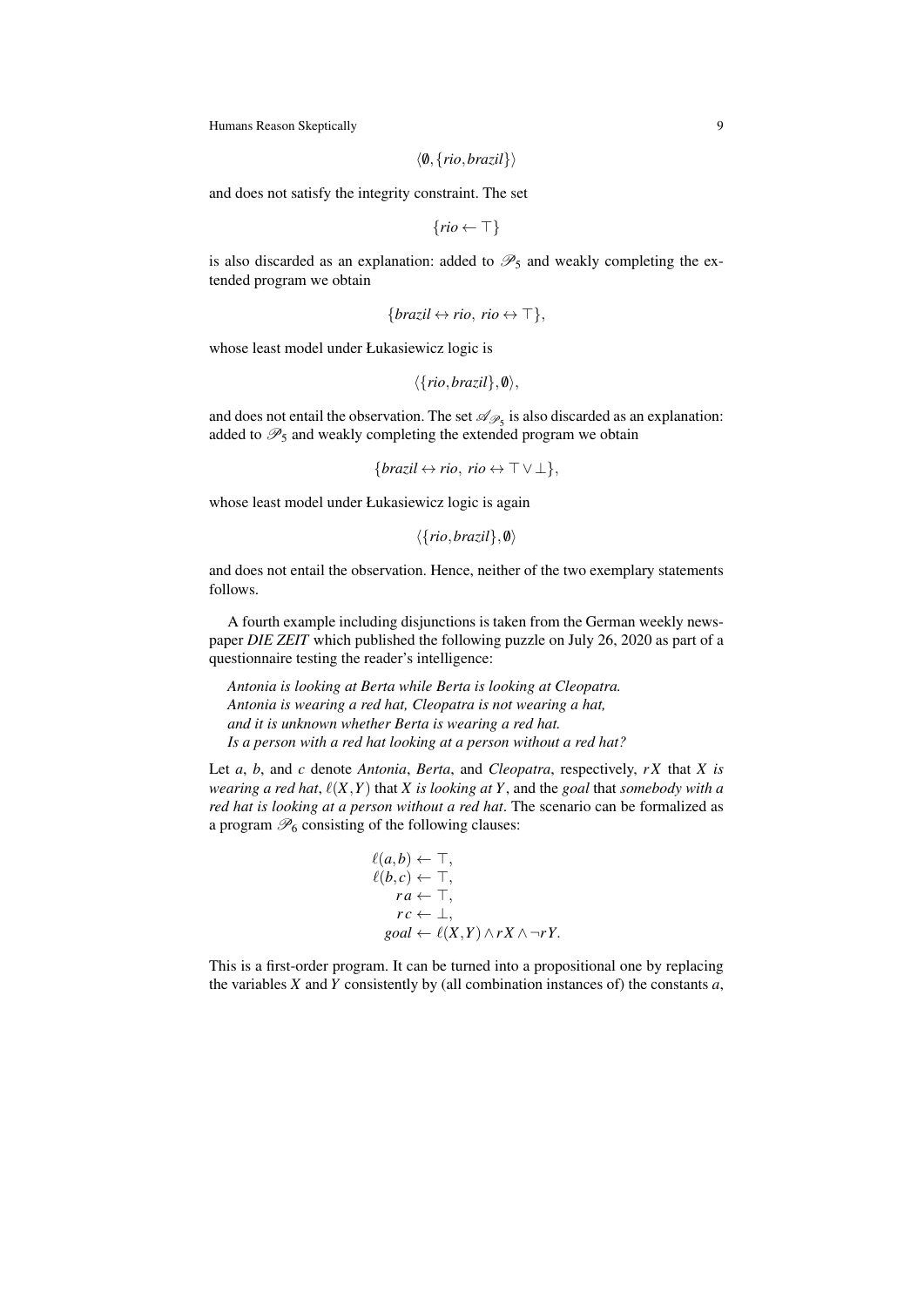*b*, and *c*. The weak completion of this program admits the least model

$$
\mathscr{M}_{wc}\mathscr{P}_6 = \langle \{\ell(a,b), \ell(b,c), ra\}, \{rc\}\rangle
$$

under Łukasiewicz logic. The fact that it is *unknown whether Berta is wearing a red hat* can be represented by the exclusive disjunction  $rb \oplus \neg rb$  and, hence, by the integrity constraints

$$
\bot \leftarrow rb \land \neg rb \qquad \text{and} \qquad \bot \leftarrow \neg rb \land \neg \neg rb.
$$

Because conjunction is commutative and double negations can be removed, the two integrity constraints are semantically equivalent and it suffices to consider only the first one. Unfortunately, this integrity constraint is not satisfied by  $\mathcal{M}_{wc\mathcal{P}_6}$  because  $M_{\mathscr{P}_6}$  maps *rb* to unknown. As *rb* is undefined in  $\mathscr{P}_6$ , the set  $\mathscr{A}_{\mathscr{P}_6}$  of abducibles contains

 $rb \leftarrow \top$  and  $rb \leftarrow \bot$ .

The empty observation can be explained by either

$$
\mathscr{X}_1 = \{ rb \leftarrow \top \} \quad \text{or} \quad \mathscr{X}_2 = \{ rb \leftarrow \bot \}.
$$

We obtain

$$
\mathcal{M}_{wc(\mathscr{P}_6\cup\mathscr{X}_1)} = \langle \{ \ell(a,b), \ell(b,c), ra, rb, goal \}, \{ rc \} \rangle, \mathcal{M}_{wc(\mathscr{P}_6\cup\mathscr{X}_2)} = \langle \{ \ell(a,b), \ell(b,c), ra, goal \}, \{ rc, rb \} \rangle.
$$

Reasoning skeptically we conclude that *goal* is true: *there is a person with a red hat looking at a person without a red hat*. If *r b* holds, then *Berta* is the person in question; if *r b* does not hold, then it is *Antonia*. One should observe that reasoning skeptically we can neither conclude that *Berta is wearing a red hat* nor that *Berta is not wearing a red hat*.

More examples are discussed in [\[15\]](#page-30-9), where it is also shown how disjunctive reasoning in the WCS is related to the elimination of disjunction in the calculus of natural deduction [\[12\]](#page-30-10) and how the WCS avoids applications of the *falsum* rule.

### <span id="page-9-0"></span>5 Human Conditional Reasoning

In this section we consider four basic inference tasks. Each task constitutes two premises. The first premise is a single conditional *if AthenC*, followed by the second, namely,

- *A*, that is the affirmation of the antecedent (AA) ,
- $\bullet$   $\neg A$ , that is the denial of the antecedent (DA),
- *C*, that is the affirmation of the consequent (AC) ,
- $\bullet$   $\neg$ *C*, that is the denial of the consequent (DC).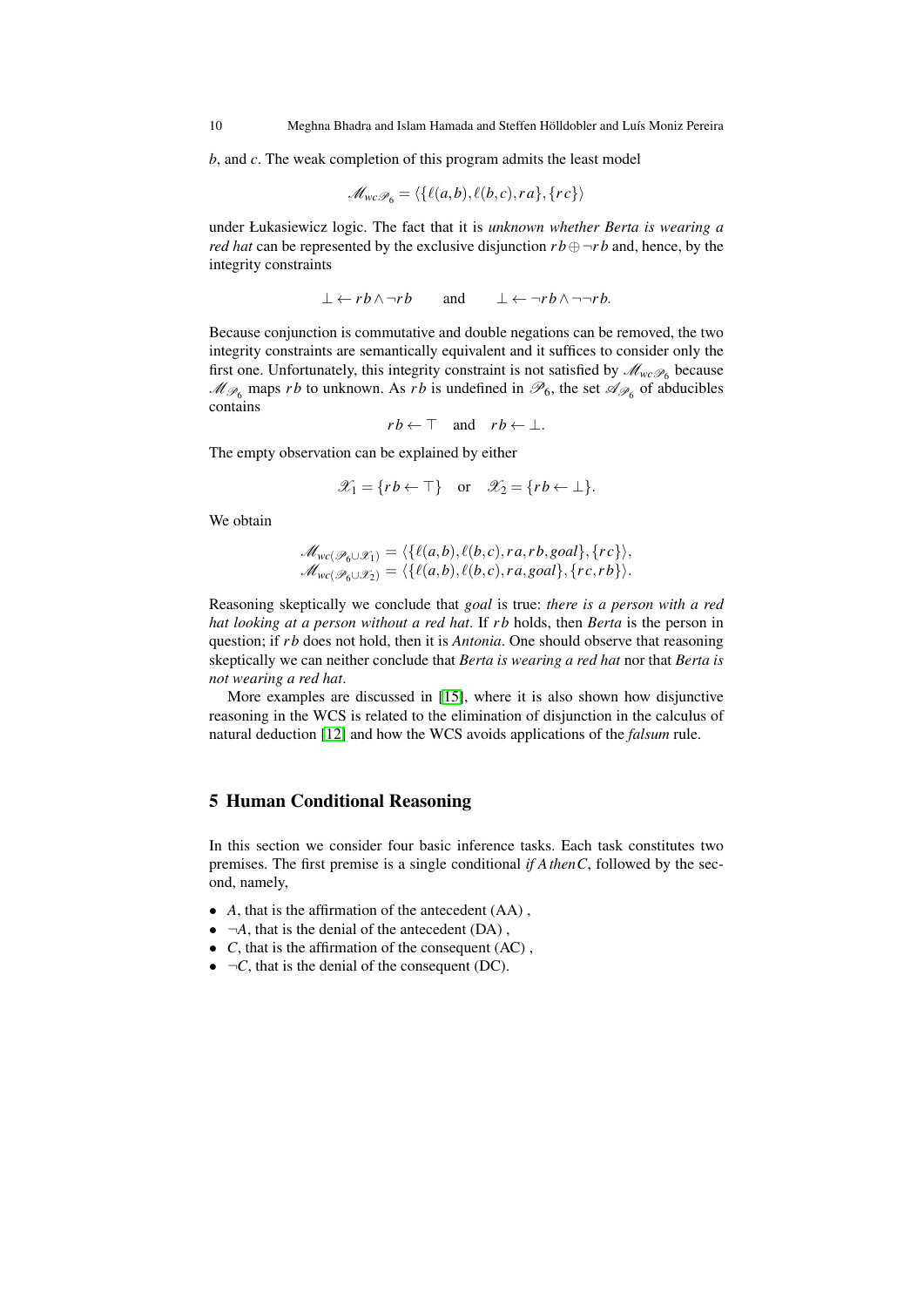Reasoners are then asked to infer what follows from the premises. For example, what follows in each of the following reasoning problems?

- 1. *If it rains, then the roofs must be wet* and *it rains* (AA).
- 2. *If Paul rides a motorbike, then Paul must wear a helmet* and *Paul does not ride a motorbike* (DA).
- 3. *If the library is open, then Elisa is studying late in the library* and *Elisa is studying late in the library* (AC).
- 4. *If Nancy rides her motorbike, then Nancy goes to the mountains* and *Nancy does not go to the mountains* (DC).

The four cases are also covered in the suppression task (see Section [3\)](#page-3-0) but in this section we will have a closer look at these reasoning problems, develop a classification of conditions, and apply this classification to adequately model the experimental data reported by [\[6\]](#page-30-11) and [\[5\]](#page-30-12). Before doing so, however, we would like to discuss the question whether the second premise should be treated as a fact, an assumption, or an observation.

### *5.1 Facts, Assumptions, or Observations*

Let us begin by reconsidering the program  $\mathcal{P}_1$  in Section [3.](#page-3-0) Given the atomic sentence *she has an essay to write*, the same was added as a fact to  $\mathcal{P}_1$  leading to  $\mathcal{P}_2$ , whereas the atomic sentence *she is studying late in the library* was represented as an observation. This is because unlike the former, in the latter case the atom  $\ell$  was already defined by the rule  $\ell \leftarrow e \land \neg ab_e$  representing the conditional *if she has an essay to write, then she will study late in the library*. Now the question that arises is, could we not represent the atomic sentence *she has an essay to write* as an observation instead? From a theoretical point of view, this is clearly possible as we will show in the following. In the program  $\mathcal{P}_1$ , *e* and *t* are undefined. Therefore its set of abducibles is

$$
\mathscr{A}_{\mathscr{P}_1} = \{e \leftarrow \top, e \leftarrow \bot, t \leftarrow \top, t \leftarrow \bot\}.
$$

There is only one minimal explanation for the observation *e*, viz.

$$
\{e \leftarrow \top\}.
$$

Adding this explanation to program  $\mathcal{P}_1$  we obtain exactly the program  $\mathcal{P}_2$  illustrated in Section [3.](#page-3-0) The same applies for a negated atomic sentence like, *she has no essay to write*.

Does it make a difference from a cognitive point of view whether the second premise in the AA and DA cases are treated as facts and assumptions, respectively, or as observations? We do not know as yet. Nevertheless, for the remainder of this subsection we assume that the second premise is considered as an observation.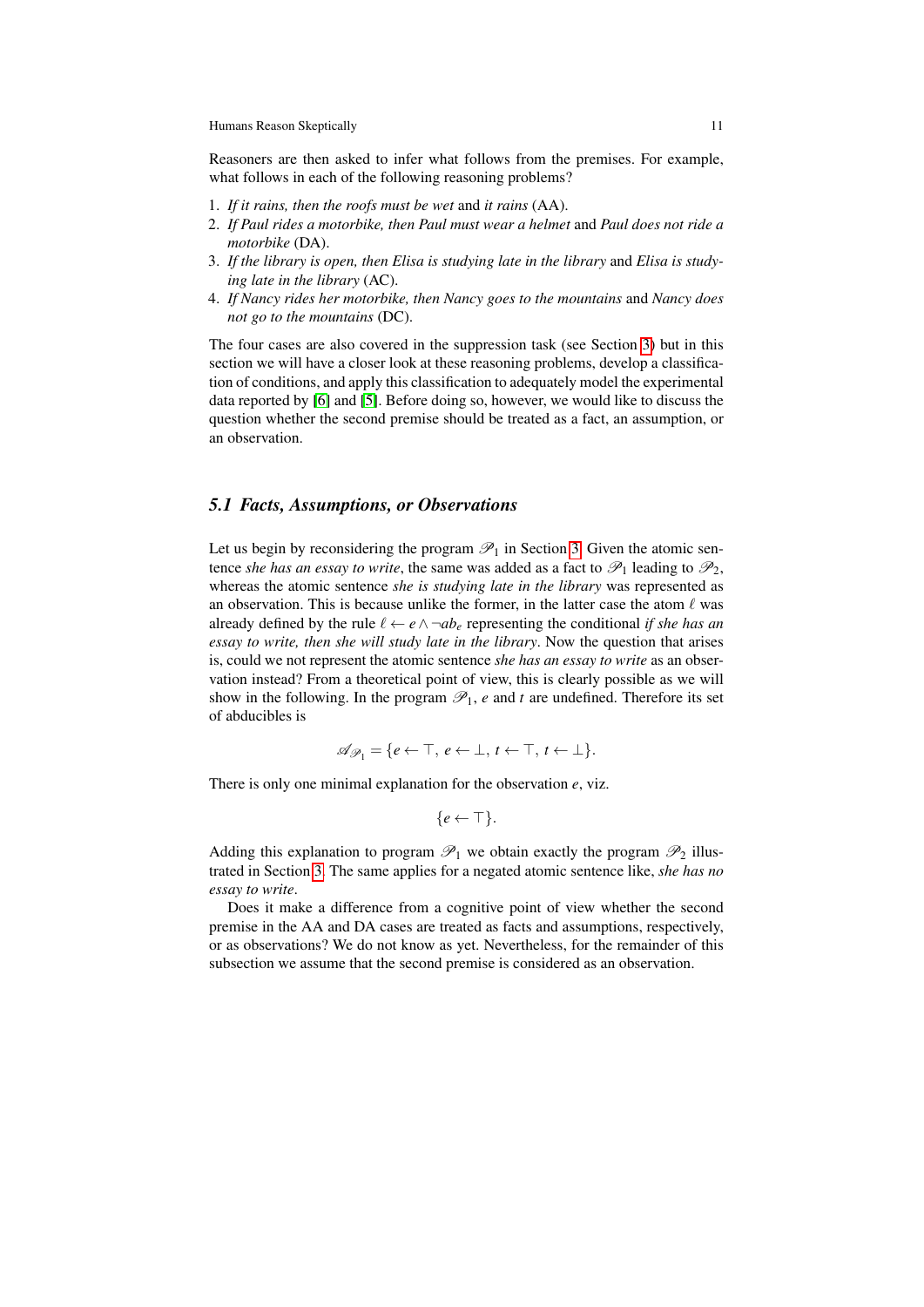12 Meghna Bhadra and Islam Hamada and Steffen Hölldobler and Luís Moniz Pereira

# *5.2 The Semantics of Conditionals*

The following example is taken from [\[29,](#page-31-8) [9\]](#page-30-13) with minor modifications. Consider the conditional sentence

*if it rains, then the roofs are wet and she takes her umbrella.*

Its consequent is a conjunction of two atomic statements, viz. *the roofs are wet* and *she takes her umbrella*. Thus, it can be perceived as a combination of two conditionals with identical antecedents. Reasoning towards a logic program representing such a background knowledge may yield program  $\mathcal{P}_7$  consisting of the following clauses:

$$
\begin{aligned}\n\text{wet\_roofs} &\leftarrow \text{rain} \land \neg \text{ab}_r, \\
\text{ab}_r &\leftarrow \bot, \\
\text{umbrella} &\leftarrow \text{rain} \land \neg \text{ab}_u, \\
\text{ab}_u &\leftarrow \bot.\n\end{aligned}
$$

We have assumed that the abnormalities with respect to roofs and umbrella are false as no information to the contrary is given. The least model of the weak completion of program  $\mathscr{P}_7$  is

$$
\langle \emptyset, \{ab_r, ab_u\} \rangle.
$$

Because *rain* is the only undefined atom, the set of abducibles of program  $\mathcal{P}_7$  is

 ${train \leftarrow \top, rain \leftarrow \bot}.$ 

The set of integrity constraints are empty.

Suppose, we consider the said conditional sentence as a first premise and supplement it, one by one, with the following atomic sentences acting as a second premise:

*The roofs are not wet. She does not take her umbrella. The roofs are wet. She takes her umbrella.*

In the first two atomic statements, the consequent of the background knowledge is denied, whereas in the last two atomic statements, the consequent of the background knowledge is affirmed. What follows?

In the WCS each of the atomic statements are considered to be observations, and an attempt is made to explain them. For the first and the second atomic statement, the only minimal explanation is that *it has not rained*, whereas for the third and fourth atomic statement, the only minimal explanation is that *it has rained*. With this point of view, there is no apparent difference between *the roofs being wet* and *she is taking her umbrella*, in that they are both explained by the explanation that *it has rained*. However, in reality we are well aware that umbrellas can be used for various reasons like, for example, because *the sun is shining*. There is also more;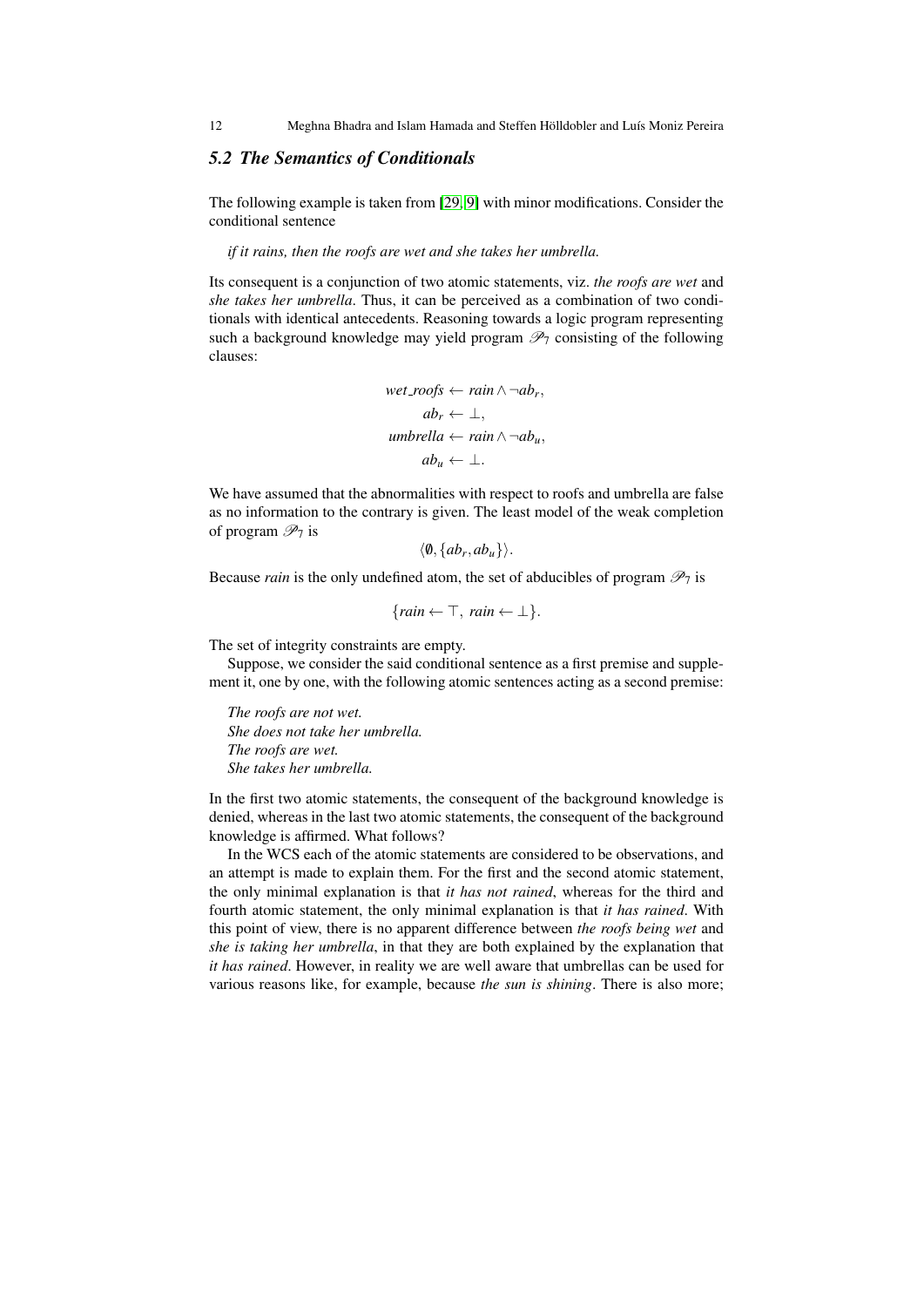there is a general physical law that connects *rain* to the usual cause of wet roof tops whereas there is no physical law that connects *rain* to the cause of a person taking an umbrella. How can these differences be taken into account?

#### 5.2.1 Obligational and Factual Conditionals

Consider the conditional

*if it rains, then the roofs are wet*.

Its consequent appears to be obligatory with respect to the antecedent. We cannot easily imagine a case, where the antecedent is true and the consequent is not. Following [\[2\]](#page-30-14) such a conditional is called an *obligational conditional*. There are many examples of obligational conditionals:

*If the roofs are not wet, then it did not rain. If there is no light, then plants will not grow. If an object is not supported, then it will fall to the ground. If somebody's parents are elderly, then he/she should look after them* [\[2\]](#page-30-14). *If a German tourist wants to enter Russia, then he/she must hold a valid visa. If somebody is riding a motorbike, then he/she must wear a helmet* [\[2\]](#page-30-14). *If a person is drinking beer, then he/she must be over 19 years of age* [\[14\]](#page-30-15).

The obligations have different sources. The last three are based on legal laws and are often called *deontic* conditionals. Others like the fourth are moral or social obligations. And the first three are causal or physical laws.

As pointed out by [\[2\]](#page-30-14), for each obligational conditional there are two initial possibilities people think about, one of which is permitted and one of which is forbidden or unlikely (see Table [1\)](#page-12-0). The first possibility is the conjunction of the antecedent and the consequent, which is permitted. The second possibility is the conjunction of the antecedent and the negation of the consequent, which is forbidden. Exceptions are possible but unlikely. For example, *it rains* and *the roof of a particular house does not get wet because it is under reconstruction and covered under a tarpaulin*. But it may be expected that such an exceptional case is usually mentioned explicitly.

> *It rains and the roofs are wet* permitted *It rains and the roofs are not wet* forbidden/unlikely

<span id="page-12-0"></span>Table 1 The initial possibilities people think about for the obligational conditional *if it rains, then the roofs are wet*; adapted from [\[2\]](#page-30-14).

Now consider the conditional

*if it rains, then she takes her umbrella*.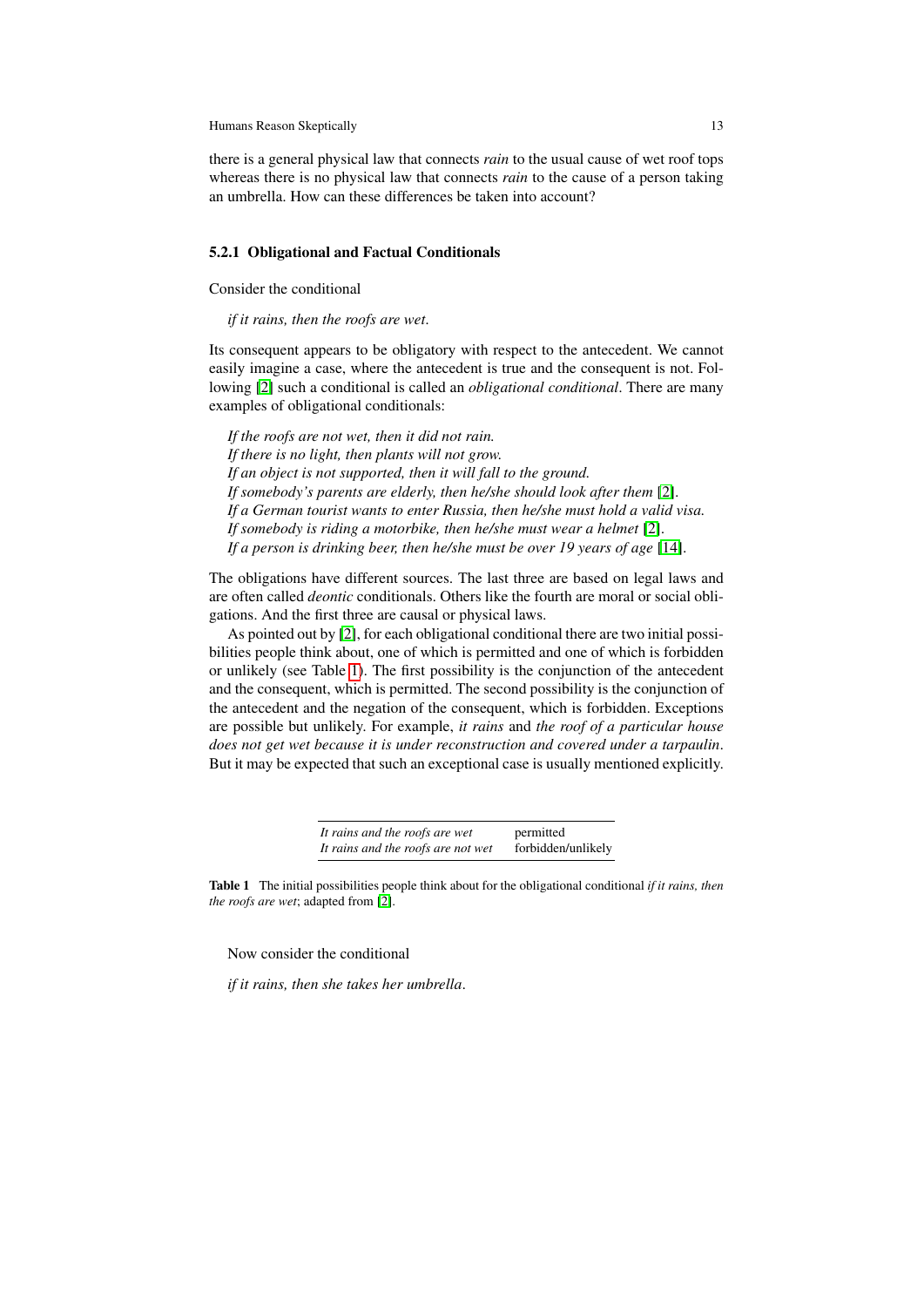In this case, the possibility that *it rains* and *she does not take her umbrella* is not forbidden or unlikely. We can easily imagine a situation, where the antecedent is true and the consequent is not. For example, *she is driving to a supermarket with an underground parking lot*. Thus, the consequent is not obligatory with respect to the antecedent. Such a conditional is called a *factual conditional* by [\[2\]](#page-30-14). There are many examples of factual conditionals:

*If she does not take her umbrella, then it will not rain. If the sun is shining all day, then I will water my garden in the evening. If the letter d is on one side of a card, then the number 3 is on the other side* [\[35\]](#page-31-9). *If Fred was in Paris, then Joe was in Lisbon* [\[2\]](#page-30-14). *If Nancy rides the motorbike, then she goes to the mountains* [\[2\]](#page-30-14).

In each of the examples we can easily come up with practical scenarios where the antecedent is true and the consequent is false. For example, even *if the sun is shining, one's neighbors may not water the garden in the evening because they are busy with something else*.

In general, humans may classify conditional sentences as obligational or factual. This is an informal and pragmatic classification. It depends on the background knowledge and experience of a person as well as on the context in which a conditional sentence is stated.

#### 5.2.2 Necessary and Non-Necessary Antecedents

Let us consider the following conditional sentence

*if it rains, then the roofs are wet*.

Here, the antecedent appears to be necessary in order for the consequent to be true. That is, the consequent *the roofs are wet* cannot be true unless the antecedent *it rains* is true. At least, we cannot easily imagine a situation where *the roofs are wet* and *it has not rained*. It is possible that *the roofs are wet because the fire brigade watered it in an exercise.* But as mentioned earlier, this is quite an exceptional case and we can expect that such an exception would have been mentioned in the background knowledge.

Formally, the antecedent *A* of a conditional *if AthenC* is said to be *necessary* if and only if its consequent *C* cannot be true unless the antecedent is true. Other examples are the antecedents of the conditional sentences

*if there is gas in the gas tank, then the (combustion) engine will start*

and

*if the switch is toggled, then the light will be turned on*.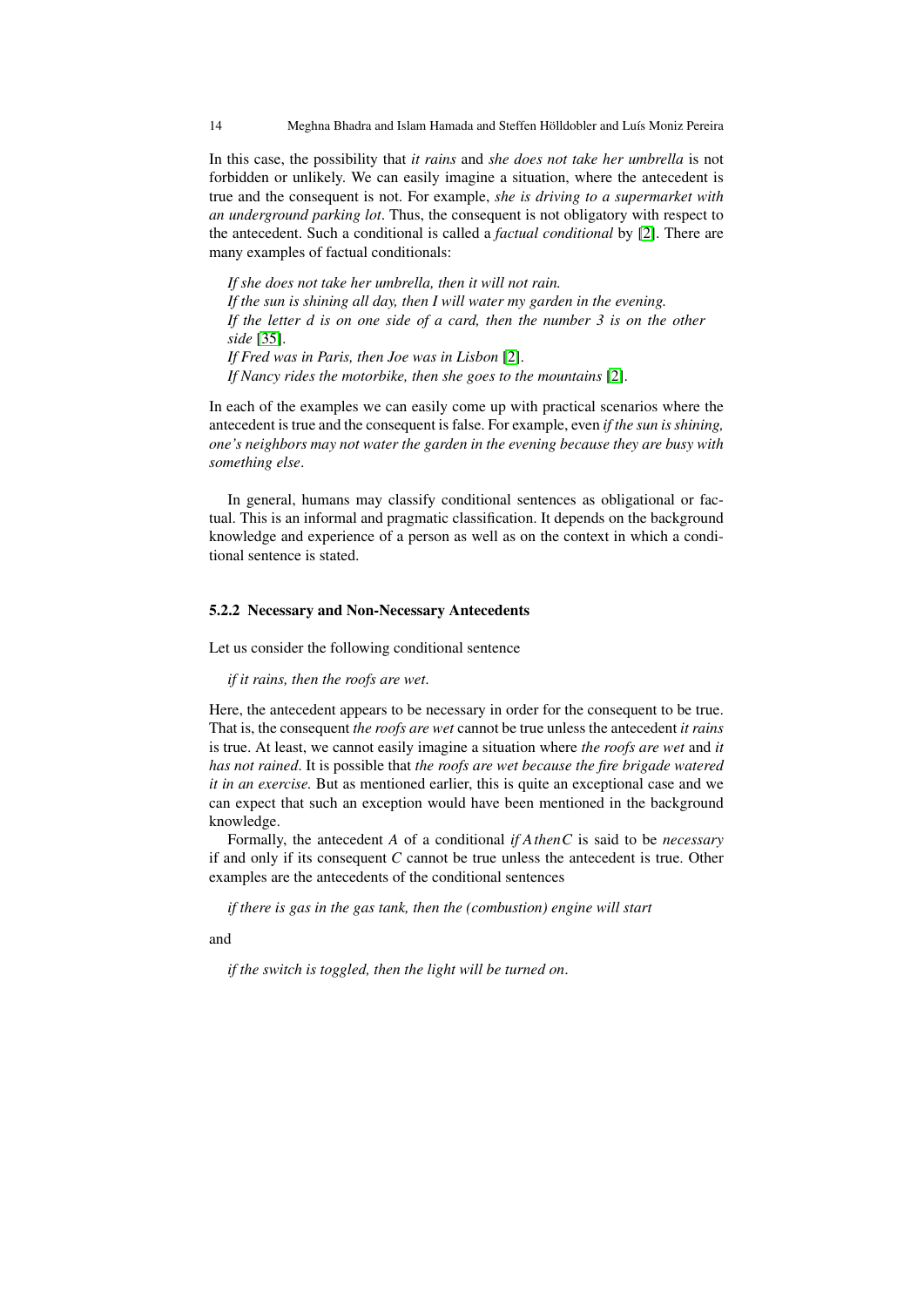Each of these antecedents are necessary with respect to the consequent. The *engine will not start* unless *there is gas in the gas tank*. Likewise, *the light will not be turned on* unless *the switch is toggled*. As so often, there may be exceptional cases. *If the starter of a car with a regular (non-diesel) engine is broken then you may tow the car and release the clutch in the second gear to have the engine started*. But this should have been mentioned.

On the other hand, the antecedent of conditional

*if it rains, then she takes her umbrella*

does not appear to be necessary. There are many different reasons for *taking an umbrella* like, for example, that *the sun is shining*. In other words, it is easily imaginable that the lady takes her umbrella regardless of whether it rains or not. The antecedent is therefore *non-necessary*. Other examples are the antecedents of the conditionals

*if I want to meet friends, then I will go to my favorite pub*

and

#### *if I want to have a little something to eat, then I will go to my favorite pub.*

In both cases, the antecedents are non-necessary for *going to my favorite pub*. It may well be that *I will go to my favorite pub* even if *I do not want to meet friends* or *I do not want to have a little something to eat.* I may just want to drink a beer before going to sleep. In other words, in both cases it is imaginable that the consequent is true regardless of the truth of the antecedent.

In general, humans may classify antecedents as necessary or non-necessary. The classification is informal and pragmatic. It depends on the background knowledge and experience of a person as well as on the context in which the condition is stated. This implies that a person's classification may change if these change.

#### 5.2.3 The Influence of Pragmatics

Summarizing all that has been discussed in the previous sections, humans may generally recognize conditional sentences as obligational or factual and antecedents as necessary or non-necessary. This leads to an informal and pragmatic classification of four kinds: obligational conditional with necessary antecedent or non-necessary antecedent and factual conditional with necessary antecedent or non-necessary antecedent. For an abstract conditional *if AthenC*, without an everyday context, the classification of the conditional into any of the aforementioned kinds would be quite straightforward. The classification of everyday conditionals, however, often depends on pragmatics: the context, the background knowledge and experience of a person. For example, the conditional sentence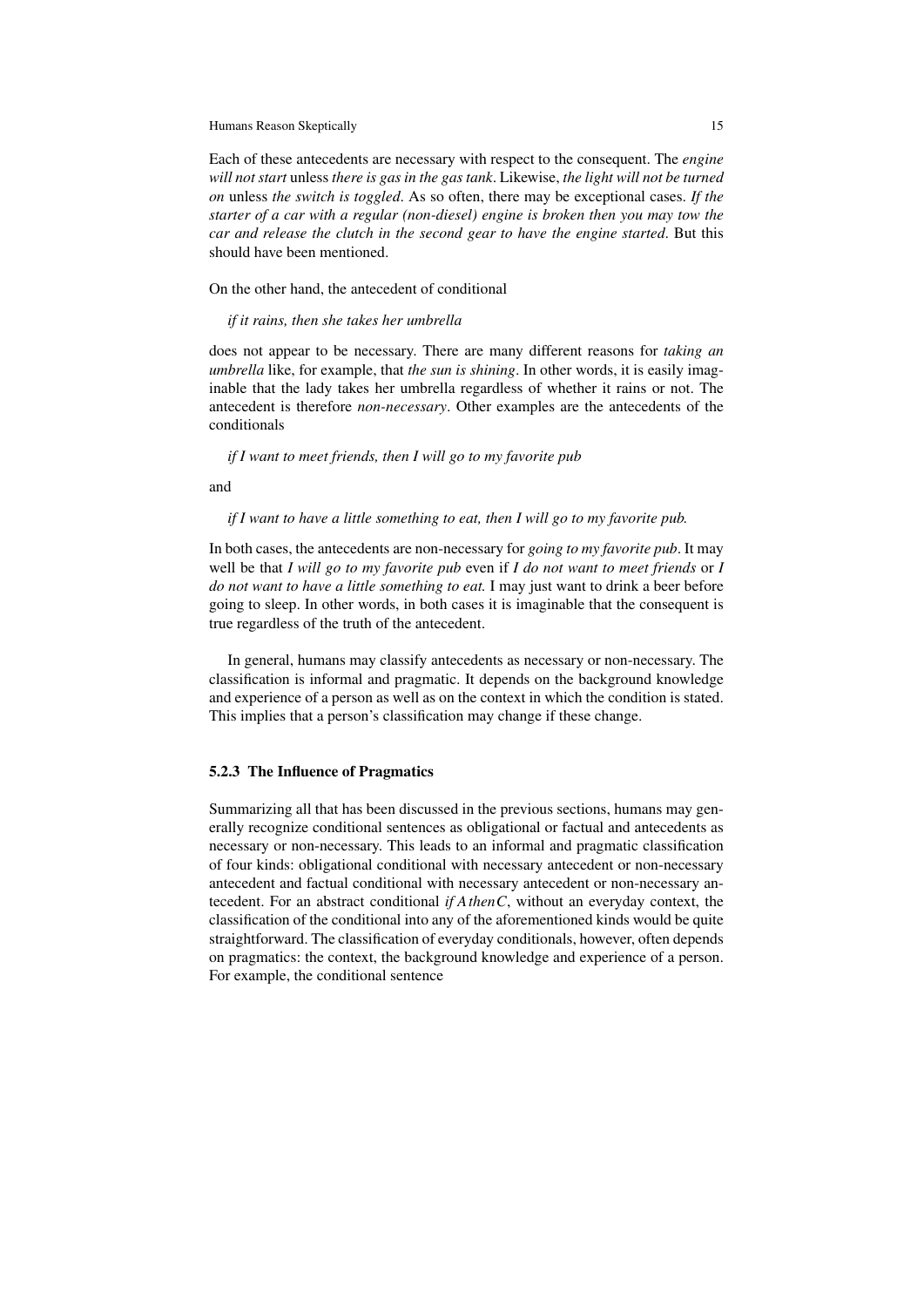16 Meghna Bhadra and Islam Hamada and Steffen Hölldobler and Luís Moniz Pereira

*if it is cloudy, then it is raining*

discussed in [\[27\]](#page-31-5) may be classified as an obligational conditional with necessary antecedent by people living in Java, whereas it may be classified as a factual conditional by people living in Central Europe. In another example [\[21\]](#page-30-8), the authors conducted an experiment, where they categorized the proposition

*if it's heated, then this butter will melt*

as a bi-conditional. In particular they considered

*if butter is not heated, it will not melt*.

This corresponds to a necessary antecedent in our setting. Whereas some of their subjects also gave it the same classification, many considered it possible that even

*if butter is not heated (explicitly), it may still melt*.

This implies that they considered the antecedent to be non-necessary.

#### 5.2.4 Representing the Semantics of Conditionals

Obligational and factual conditionals are represented using programs as before. Thus, a conditional *if AthenC*, where *A* and *C* are ground atoms, is represented by the program  $\mathcal{P}_0$  consisting of the clauses

$$
C \leftarrow A \land \neg ab,
$$
  

$$
ab \leftarrow \perp.
$$

However, the semantics of conditionals is taken into consideration by extending the set of abducibles for a given program  $\mathcal{P}$ :

$$
\mathscr{A}_{\mathscr{P}}^e = \mathscr{A}_{\mathscr{P}} \cup \mathscr{A}_{\mathscr{P}}^{nn} \cup \mathscr{A}_{\mathscr{P}}^f,
$$

where

 $\mathscr{A}_{\mathscr{P}}^{nn} = \{C \leftarrow \top \mid C \text{ is head of a rule in } \mathscr{P} \text{ representing }$ a conditional with non-necessary antecedent},  $\mathscr{A}_{\mathscr{P}}^f = \{ ab \leftarrow \top \mid ab \text{ occurs in the body of a rule in } \mathscr{P}$ representing a factual conditional}.

The set  $\mathcal{A}_{\mathcal{P}}^{nn}$  contains facts for the consequents of conditionals with non-necessary antecedent. If an antecedent of a conditional is non-necessary then there may be other (unknown) reasons for establishing the consequent of the conditional. The set  $\mathscr{A}_{\mathscr{P}}^f$  contains facts for the abnormalities occurring in the representation of factual conditionals. The antecedent of a factual conditional may be true, yet the consequent of the conditional may still not hold. Adding a fact for the abnormality occurring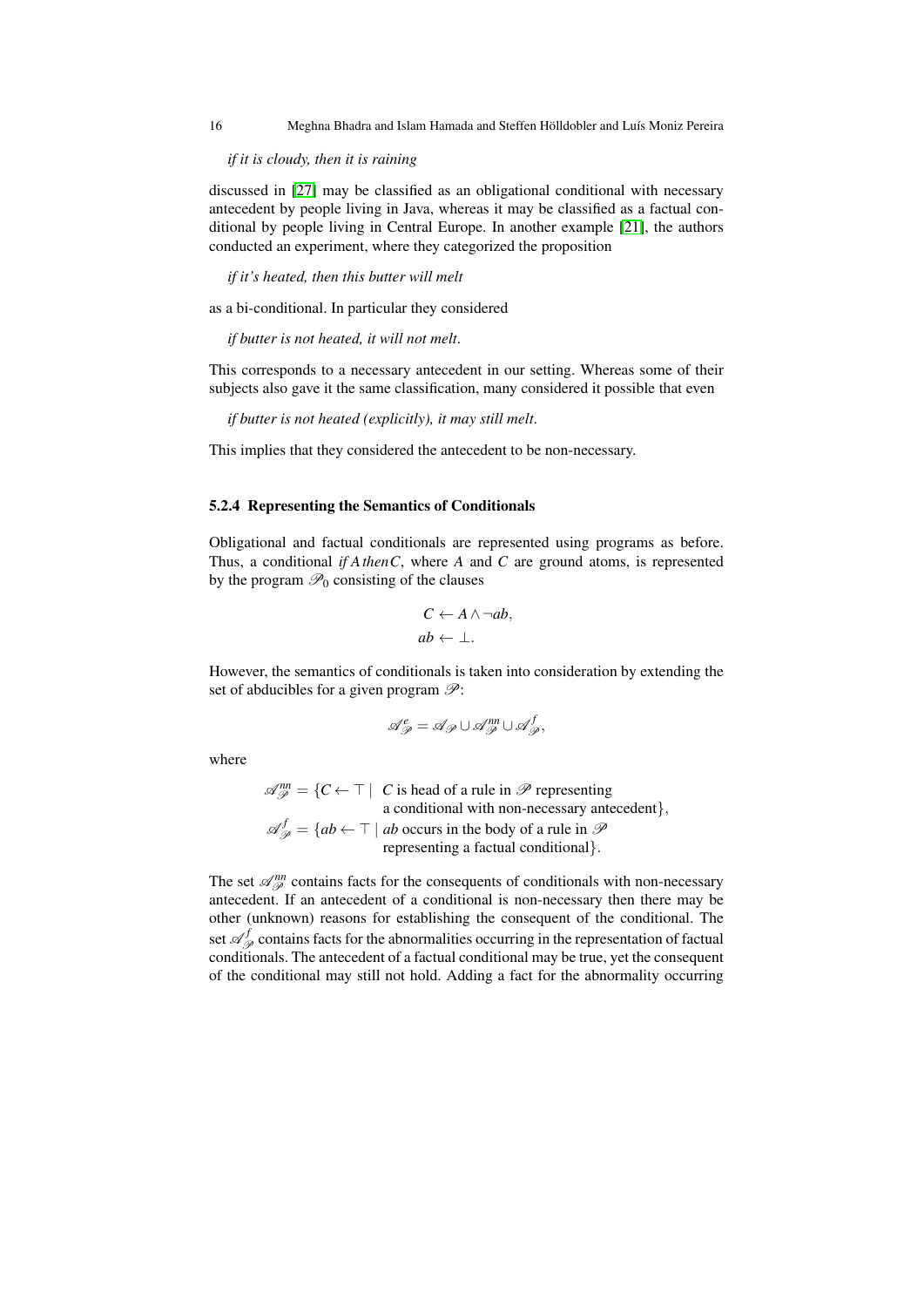in the body of the representation of a factual conditional will force this abnormality to become true and its negation to become false. Hence, the body of the clause containing the abnormality predicate will be false. Table [2](#page-16-0) illustrates the new facts in the set of abducibles.

| $C \leftarrow A \land \neg ab$                  | A non-necessary                                                | A necessary          |
|-------------------------------------------------|----------------------------------------------------------------|----------------------|
| Factual conditional<br>Obligational conditional | $ab \leftarrow \top, C \leftarrow \top$<br>$C \leftarrow \top$ | $ab \leftarrow \top$ |

<span id="page-16-0"></span>**Table 2** The additional facts in the set of abducibles for a rule of the form  $C \leftarrow A \land \neg ab$  representing a conditional *if AthenC*, where *A* and *C* are ground atoms and *ab* is an abnormality predicate.

### *5.3 An Experiment*

In [\[6\]](#page-30-11) and [\[5\]](#page-30-12) an experiment concerning conditional reasoning is described, where 56 logically naive participants were tested on an online website (Prolific, [prolific](prolific.co). [co](prolific.co)). The participants were restricted to Central Europe and Great Britain to have a similar background knowledge about weather etc. It was also assumed that the participants had not received any education in logic beyond high school training. The participants were first presented with a story followed by two assertions. The first was a conditional premise, and the second was an atomic premise. In some cases, this atomic premise was negated. Finally, for each problem they had to answer the question "What follows?". Both parts were presented simultaneously. The participants responded by clicking one of the answer options. They could take as much time as they needed. Participants acted as their own controls. Each participant solved all four inference types (AA, DA, AC, DC) for each of the 12 conditionals listed in the Appendix, thereby carrying out 48 inference tasks in total. For each task they could select one of three responses: *nothing follows (nf)*, the fact that had not been presented in the second premise, and the negation of this fact. For example in the case of a DA inference task, the first assertion was of the form *if AthenC*, the second assertion was  $\neg A$ , and they could choose among answers *C*,  $\neg C$  or *nf*. The classification of the 12 conditionals into the four aforementioned kinds,

- obligational conditional with necessary antecedent,
- obligational conditional with non-necessary antecedent,
- factual conditional with necessary antecedent.
- factual conditional with non-necessary antecedent,

was done by the authors beforehand, and was not mentioned to the participants.

To further clarify what the tasks looked like, please consider the following excerpt taken from the original experiment: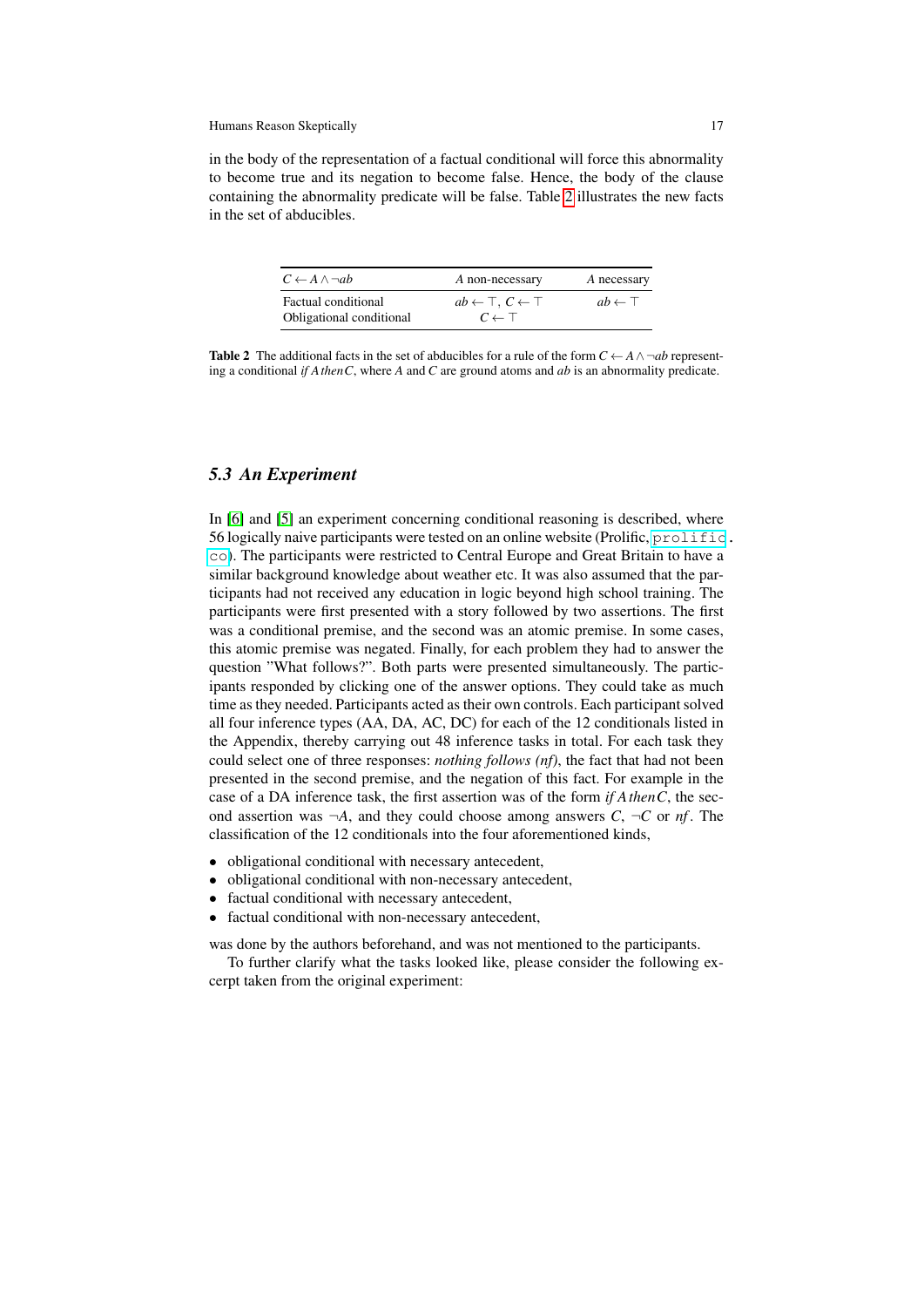18 Meghna Bhadra and Islam Hamada and Steffen Hölldobler and Luís Moniz Pereira

*Peter has a lawn in front of his house. He is keen to make sure that the grass on the lawn does not dry out, so whenever it has been dry for multiple days, he turns on the sprinkler to water the lawn.*

Along with this context the conditional sentence

*if it rains, then the lawn is wet*

and the negated atomic proposition

*it does not rain*

were provided. (The reader might recognize that this is a DA inference task). Following this, the participants were given three choices of answers: *the lawn is wet*, *the lawn is not wet* and *nothing follows*. The time taken by the participants to respond with their choice was also recorded in milliseconds.

### 5.3.1 Affirmation of the Antecedent

The results for the affirmation of the antecedent are shown in Table [3.](#page-18-0) A substantial number of the participants, that is 95% (640 out of 672) answered *C*. There was no significant deviation with respect to the classification of the conditional sentences. It appears that the participants performed a *modus ponens* inference. Reconsider the program  $\mathcal{P}_0$  from [3](#page-2-0) and recall that

$$
\mathscr{A}_{\mathscr{P}_0} = \{ A \leftarrow \top, A \leftarrow \bot \}.
$$

The observation *A* can be explained by

$$
\{A \leftarrow \top\}.
$$

Weakly completing the extended program

$$
\mathscr{P}_0\cup\{A\leftarrow\top\}
$$

and computing its least model yields

$$
\langle \{A, C\}, \{ab\} \rangle. \tag{1}
$$

We conclude *C*, as done by 95% of the participants in the experiment.

At this point, while the application of modus ponens seems to be a standard in the AA inference task, we would also like to redirect the attention of the reader to the notion of counterexamples. In order to do so we start by revisiting the concept of factual conditional sentences, as discussed in this paper. In such a case, given *A*, a situation where *C* may not hold is imaginable and may serve as a counterexample to the putative conclusion *C*. Within the WCS framework, such counterexamples in case of factual conditionals may be accounted for by extending the set of abducibles to include  $ab \leftarrow \top$ . As an example, let us consider the conditional sentence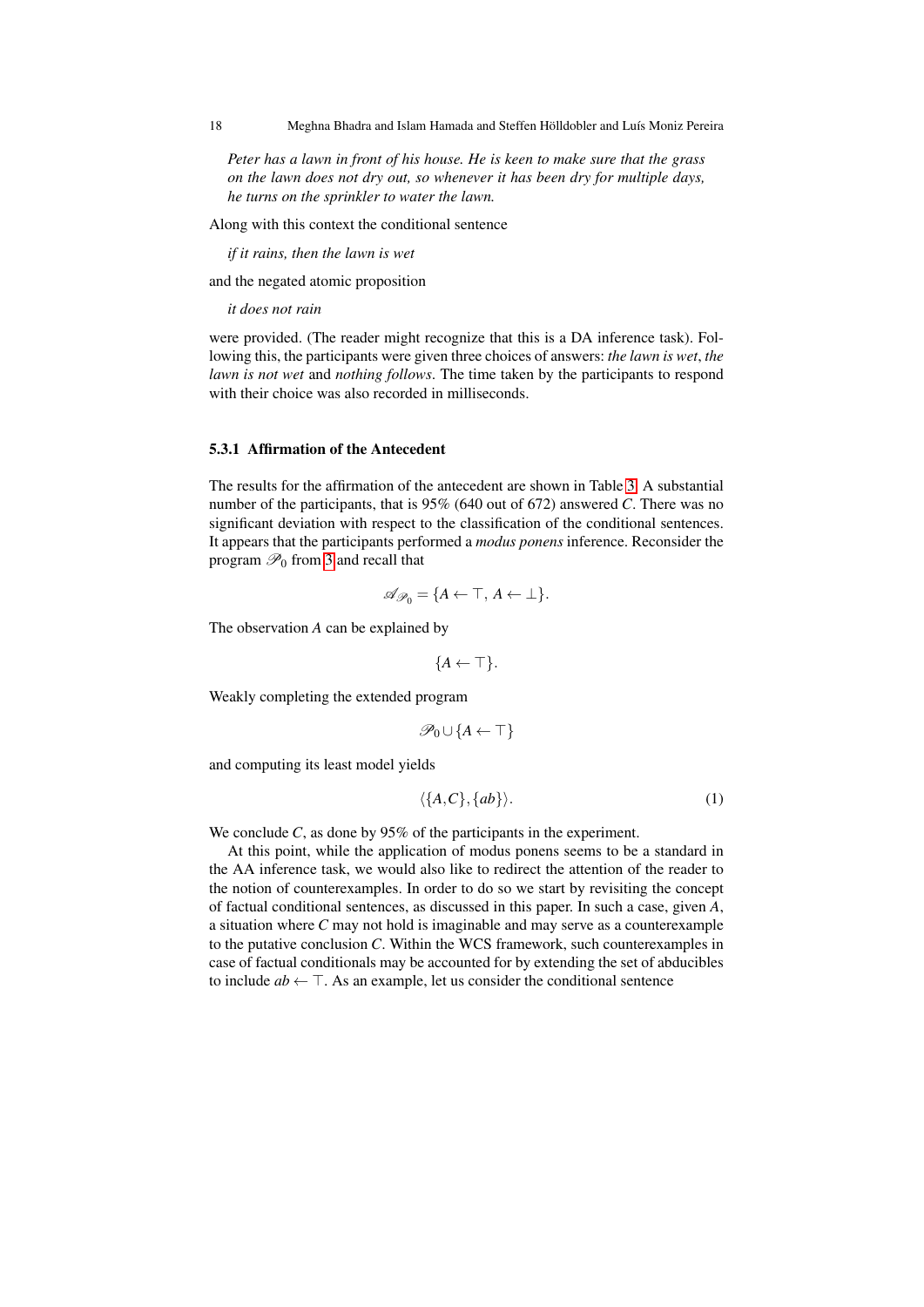| Conditional/Classification $C \neg C$ nf Sum MdnC Mdnnf |  |  |                         |      |
|---------------------------------------------------------|--|--|-------------------------|------|
| <b>Obligational Conditional</b>                         |  |  | 323 9 4 336 3516 4183   |      |
| <b>Factual Conditional</b>                              |  |  | 317 7 12 336 3640 6575  |      |
| Necessary Antecedent                                    |  |  | 320 8 8 336 3546        | 6926 |
| Non-necessary Antecedent 320 8 8 336 3588               |  |  |                         | 4934 |
| Total                                                   |  |  | 640 16 16 672 3570 5925 |      |

<span id="page-18-0"></span>Table 3 The results for AA inferences given a conditional sentence *if AthenC* and an atomic fact *A*. *MdnC* and *Mdn nf* show the median response time in milliseconds for*C* and *nf*, respectively.

#### *if the sun is shining all day, then I will water my garden in the evening*.

It is a factual conditional. We can easily imagine a situation, where the sun has been shining all day, but (contrary to what the conditional suggests) we do not water our garden in the evening. Let us consider a sunny, winter day in Germany when temperatures are below zero degrees Celsius. Most people would probably not want to water their gardens in the biting cold afterwards. In other words, it is fathomable that such conditionals may, at least theoretically, lead some individuals to consider counterexamples to the consequent of the conditional. In the current example, the program  $\mathcal{P}_0$  [3](#page-2-0) can again be used to represent the conditional premise. The observation that the sun is shining all day may be explained by

$$
\{A \leftarrow \top\},\
$$

which leads to the least model

<span id="page-18-1"></span>
$$
\langle \{A, C\}, \{ab\} \rangle. \tag{2}
$$

But it can also be explained by

$$
\{A \leftarrow \top, ab \leftarrow \top\}.
$$

In the latter case, the weak completion of the extended program

$$
\mathscr{P}_0 \cup \{ A \leftarrow \top, \, ab \leftarrow \top \}
$$

admits the least model

<span id="page-18-2"></span>
$$
\langle \{A, ab\}, \emptyset \rangle. \tag{3}
$$

Comparing the models [\(2\)](#page-18-1) and [\(3\)](#page-18-2) we cannot skeptically conclude that *C* holds. But, the data from the current experiment (in Table [3\)](#page-18-0) suggests that apparently very few humans do this. There is a decrease in *C* answers from 323 to 317, and an increase in *nothing follows* answers, from 4 to 12 (see grey cells) when switching from an obligational to a factual conditional. This is however, not statistically significant. It appears that most humans are so well-adapted to modus ponens inferences that they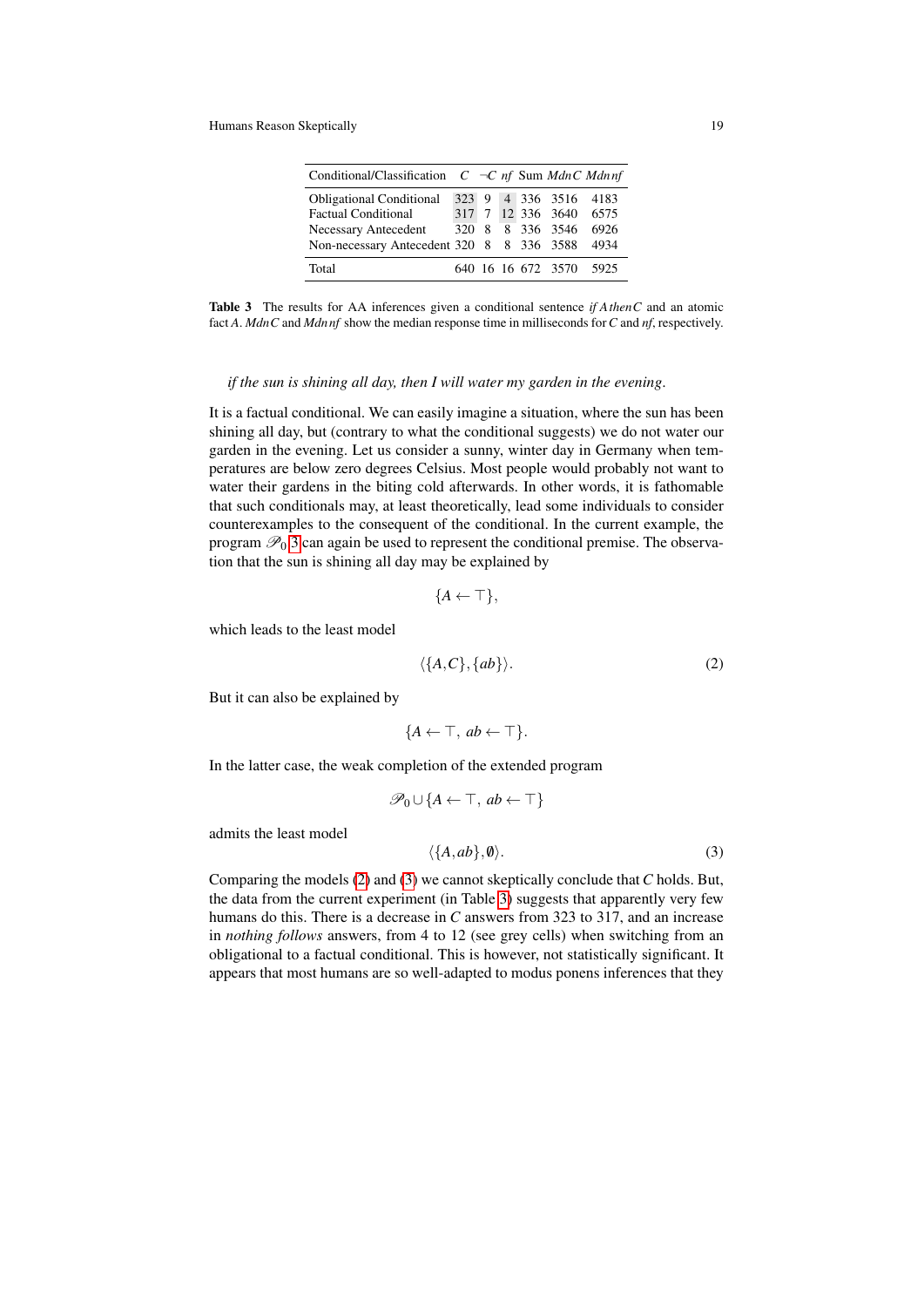do not search for counterexamples during an AA inference. In fact psychologists often describe the affirmation of the antecedent inference task *as* modus ponens [\[10,](#page-30-16) [21\]](#page-30-8). That said, it must also be conceded that none of the conditional sentences from the experiment explicitly used words like *possibly*, *might* or *may*, which as discussed in [\[21\]](#page-30-8) may indicate to the reasoner the possibility that even if *A* is true, *C* may not be true. In principle, replacing the above conditional with *if the sun is shining all day, then I will possibly water my garden in the evening*, should result in a modeling similar to the one illustrated above. The conjecture remains to be verified however, and creates scope for future experiments. [4](#page-19-0)

### 5.3.2 Denial of the Antecedent

The results of the aforementioned experiment with regard to the DA are shown in Table [4.](#page-19-1) Everyday contexts for the DA inference task elicited a high response rate of about 78% (525 out of 672) for  $\neg C$ , but in case of *nf* the rate varied from 8% (28) out of 336) up to 30% (101 out of 336). The number of participants answering *C* seems irrelevant.

| Conditional/Classification $C \neg C$ nf Sum Mdn $\neg C$ Mdnnf |  |               |                     |      |
|-----------------------------------------------------------------|--|---------------|---------------------|------|
| <b>Obligational Conditional</b>                                 |  | 12 254 70 336 | 3583                | 6613 |
| <b>Factual Conditional</b>                                      |  | 6 271 59 336  | 3518                | 6221 |
| Necessary Antecedent                                            |  | 8 300 28 336  | 3474                | 5808 |
| Non-Necessary Antecedent 10 225 101 336 3646                    |  |               |                     | 6700 |
| Total                                                           |  |               | 18 525 129 672 3558 | 6450 |

<span id="page-19-1"></span>Table 4 The results for DA inferences given a conditional sentence *if AthenC* and a negated atomic fact  $\neg A$ . *Mdn* $\neg C$  and *Mdnnf* show the median response time in milliseconds for  $\neg C$  and *nf*, respectively. It may be observed that when the antecedent is non-necessary, *nf* is answered significantly more often, whereas the number for  $\neg C$  answers decreases (see grey cells).

The reader might first observe that as per the experiment data *nothing follows* was answered much more often in case of conditional sentences with non-necessary antecedents than in the case of conditional sentences with necessary ones (30% vs. 8%. Wilcoxon signed rank,  $W = 0$ ,  $p < .001$ ). More importantly, as soon as the classification of the antecedent changed from necessary to non-necessary, the number of  $\neg C$  responses decreased to 225 and  $nf$  simultaneously increased to (a significant) 101.

Although it is currently impossible to fully ascertain the exact reasoning steps that go on inside the mind of a human reasoner, the behavior of the data at hand

<span id="page-19-0"></span><sup>4</sup> The example nicely illustrates the role played by an abnormality predicate. Among other uses, it is also used to encode enabling relationships like that the temperatures must be above zero degrees Celsius to water a garden.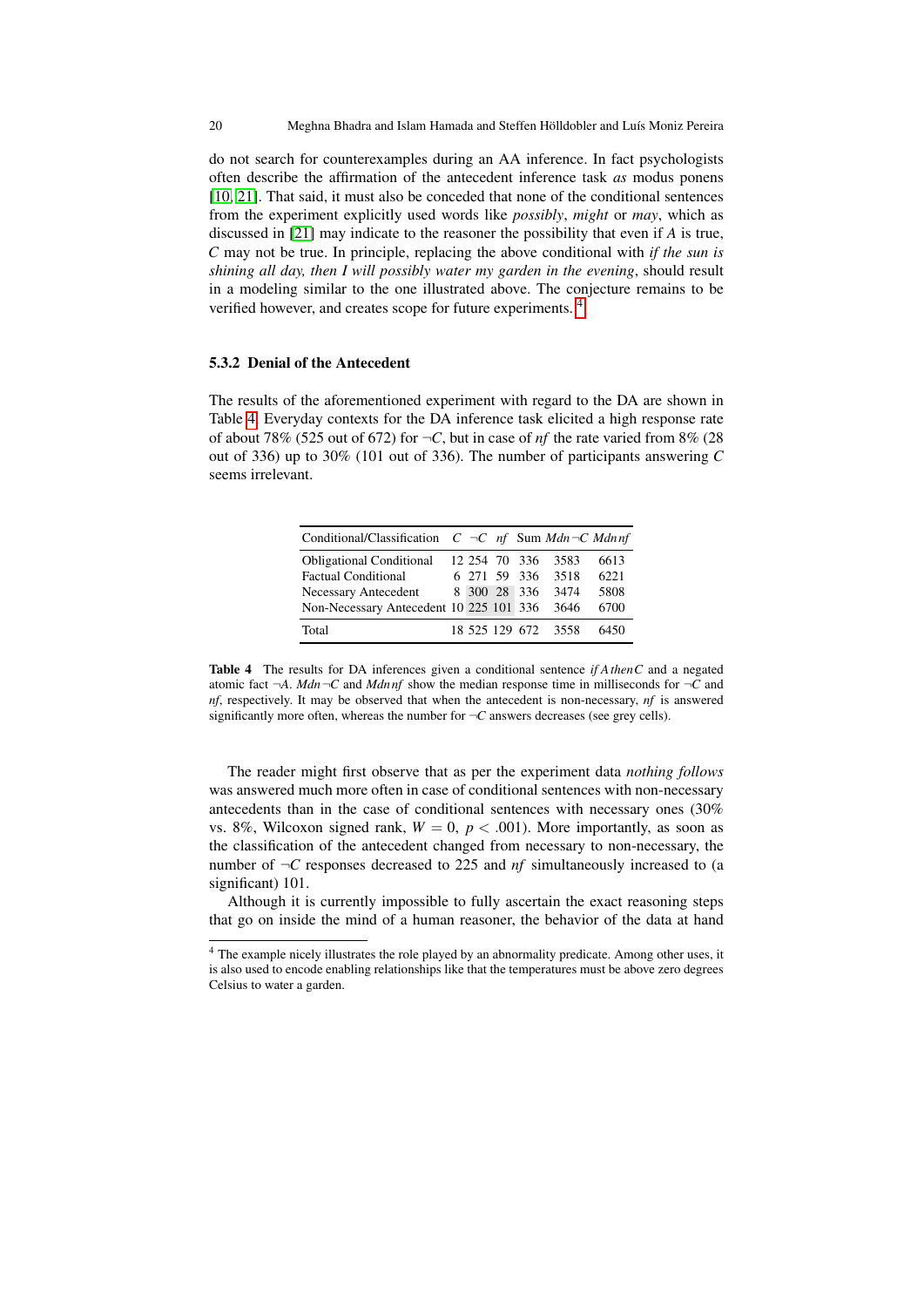suggests two reasoning patterns. Firstly, most humans generally conclude  $\neg C$  given a DA task and stop the reasoning process at that point, regardless of the classification of the conditional or nature of the antecedent. Secondly, there are significantly many who depending upon the necessity of the antecedent move on to the second stage and consider counterexamples to the putative conclusion drawn in the first. Hence, the *necessity* of the antecedent of a conditional seems to be a relevant feature which plays an influencing role in the DA task. Aside from this, the fact that the median response time for a  $nf$  response during a DA inference is longer than a  $\neg C$ response (see Table [4\)](#page-19-1), supplements the possibility that humans may be considering counterexamples and thus deal with more than one model when responding *nothing follows*. All that has been said so far may be best explained using the following examples from the experiment.

Given the conditional sentence

*if plants get water, then they will grow*

and the atomic sentence

*the plants do not get water*.

The following program represents the conditional premise

$$
\mathscr{P}_8 = \{ g \leftarrow w \land \neg ab_g, \, ab_g \leftarrow \bot \},
$$

where *g* and *w* denote that *the plants will grow* and *the plants get water*, respectively, and  $ab<sub>g</sub>$  is an abnormality predicate. The conditional sentence is classified as an obligational conditional with necessary antecedent. Hence, its set of abducibles is

$$
\mathscr{A}_{\mathscr{P}_8} = \{ w \leftarrow \top, w \leftarrow \bot \} = \mathscr{A}_{\mathscr{P}_8}^e.
$$

The second premise,  $\neg w$ , is taken to be an observation that needs to be explained. The set of integrity constraints is empty. The only minimal explanation is

$$
\{w \leftarrow \perp\}.
$$

Adding this explanation to  $\mathcal{P}_8$ , weakly completing the extended program, and computing its least model we obtain

$$
\langle \emptyset, \{g, ab_g, w\} \rangle.
$$

Here nothing is true, and *g*, *ab<sup>g</sup>* and *w* are all false. The observation *the plants do not get water* is thus explained, and, we also conclude that *the plants will not grow*.

Most humans seem to draw this conclusion and stop reasoning at this point in general, which is indicated by the majority  $\neg C$  responses in the DA task. However, in order to fully account for the DA experiment results, we need to be able to account for the increase in the *nothing follows* responses when the antecedent of a conditional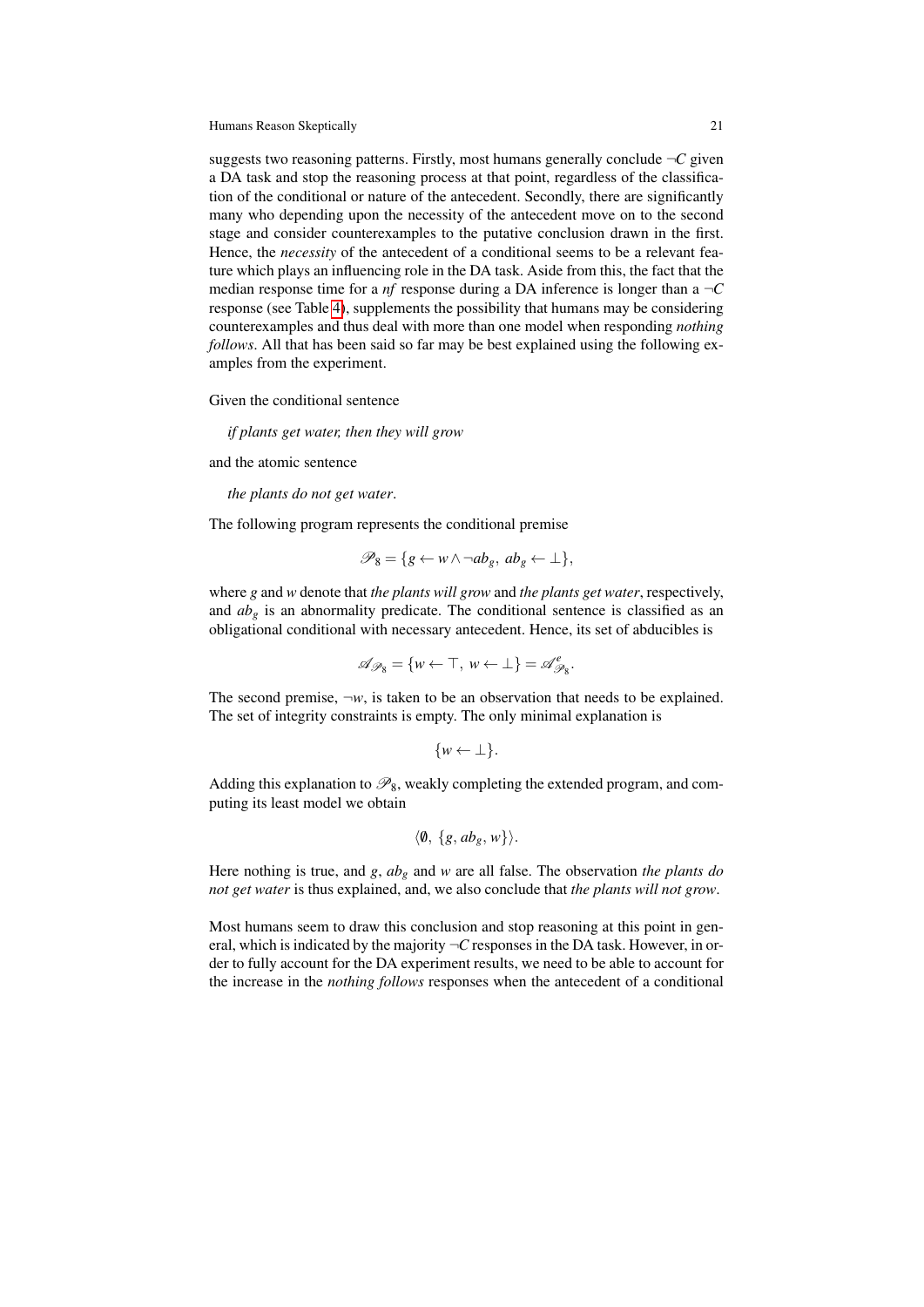22 Meghna Bhadra and Islam Hamada and Steffen Hölldobler and Luís Moniz Pereira

sentence changes from necessary to non-necessary. This leads us to the question, if it is plausible that humans look for counterexamples to their previously drawn conclusion when they deem the antecedent of conditional sentence to be non-necessary. The example illustrated above is unfortunately not a good fit to comprehend this question because for many humans the given antecedent may be necessary. Thus, we turn to the following example from the experiment.

Given the conditional premise

*if Maria is drinking alcoholic beverages in a pub, then Maria must be over 19 years of age*

and the negated atomic premise

*Maria is not drinking alcoholic beverages in a pub*.

In the WCS the conditional premise is represented by

$$
\mathscr{P}_9 = \{o \leftarrow a \land \neg ab_o, \, ab_o \leftarrow \bot\},\
$$

where *o* and *a* denote that *Maria is over 19 years old* and *she is drinking alcoholic beverages*, respectively, and *ab<sup>o</sup>* is an abnormality predicate which is initially assumed to be false. Because the conditional sentence is classified as an obligation with non-necessary antecedent, we obtain

$$
\mathscr{A}_{\mathscr{P}_9} = \{a \leftarrow \top, a \leftarrow \bot\} \quad \text{and} \quad \mathscr{A}_{\mathscr{P}_9}^e = \mathscr{A}_{\mathscr{P}_9} \cup \{o \leftarrow \top\}.
$$

The negated atomic premise,  $\neg a$ , is considered as an observation that needs to be explained. The set of integrity constraints is empty. Considering  $\mathscr{A}_{\mathscr{P}_9}$  the observation is explained by the minimal explanation

<span id="page-21-2"></span>
$$
\{a \leftarrow \bot\}.\tag{4}
$$

Adding this explanation to  $\mathcal{P}_9$ , weakly completing the extended program, and computing its least model we obtain

<span id="page-21-0"></span>
$$
\langle \emptyset, \{o, ab_o, a\} \rangle \tag{5}
$$

and conclude, that *Maria is younger than 19 years of age*. However, if a reasoner is searching for counterexamples, then he may discover a second explanation, viz.

<span id="page-21-3"></span>
$$
\{a \leftarrow \bot, \, o \leftarrow \top\}.\tag{6}
$$

*Although Maria is older than 19 years of age she is not drinking alcoholic beverages*. Adding this explanation to  $\mathcal{P}_9$ , weakly completing the extended program, and computing its least model we obtain

<span id="page-21-1"></span>
$$
\langle \{o\}, \{ab_o, a\} \rangle. \tag{7}
$$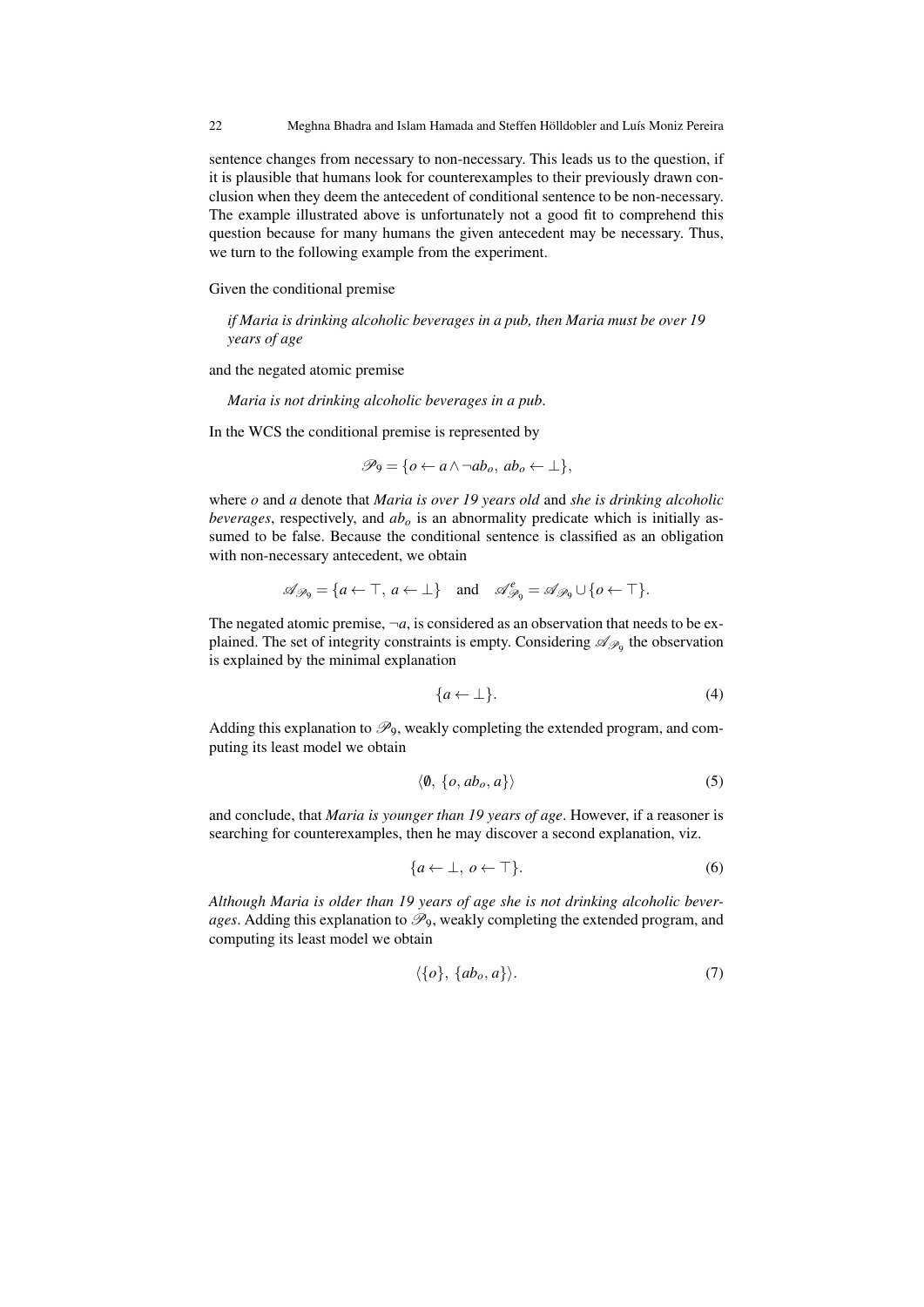Comparing the least models [\(5\)](#page-21-0) and [\(7\)](#page-21-1) and reasoning skeptically, we conclude *nothing follows*. Comparing the explanations [\(4\)](#page-21-2) and [\(6\)](#page-21-3) we find

$$
\{a \leftarrow \bot\} \subset \{a \leftarrow \bot, \, o \leftarrow \top\}.
$$

The second explanation is a superset of the first one.

### 5.3.3 Affirmation of the Consequent

The results of the aforementioned experiment with regard to the AC reasoning task are shown in Table [5.](#page-22-0) Given the premises *if AthenC* and *C*, that is an AC task with an everyday context, a majority of the participants answered *A*. However, like in the DA, the *necessity* of the antecedent seems to be a relevant feature of the conditional in the case of AC. This observation is suggested by the fact that the number of *A* responses decreased from 266 to 199 when the classification of the antecedent changed from necessary to non-necessary. More importantly, the number of *nothing follows* responses simultaneously increased to 129. This suggests two reasoning patterns, influenced by the necessity of the antecedent. Moreover, the fact that the median response time for a *nothing follows* response during an AC inference is longer than a *A* response (see Table [5\)](#page-22-0), supplements the possibility that humans may be considering counterexamples and thus deal with more than one model when responding *nothing follows*.

| Conditional/Classification $A \rightarrow A$ nf Sum MdnA Mdnnf |  |  |                          |      |
|----------------------------------------------------------------|--|--|--------------------------|------|
| <b>Obligation Conditional</b>                                  |  |  | 231 6 99 336 3888        | 6044 |
| <b>Factual Conditional</b>                                     |  |  | 234 8 94 336 3769 5650   |      |
| Necessary Antecedent                                           |  |  | 266 6 64 336 3735        | 5450 |
| Non-Necessary Antecedent 199 8 129 336 3906                    |  |  |                          | 6039 |
| Total                                                          |  |  | 465 14 193 672 3826 5802 |      |

<span id="page-22-0"></span>Table 5 The results for AC inferences given a conditional sentence *if AthenC* and an atomic fact*C*. *MdnA* and *Mdn nf* show the median response time in milliseconds for *A* and *nf*, respectively. It may be observed that when the antecedent is non-necessary, *nf* is answered significantly more often, whereas *A* is answered less often (see grey cells).

We begin by revisiting the conditional sentence

*if plants get water, then they will grow*

and the given atomic sentence

*the plants grow*.

The following program represents the conditional premise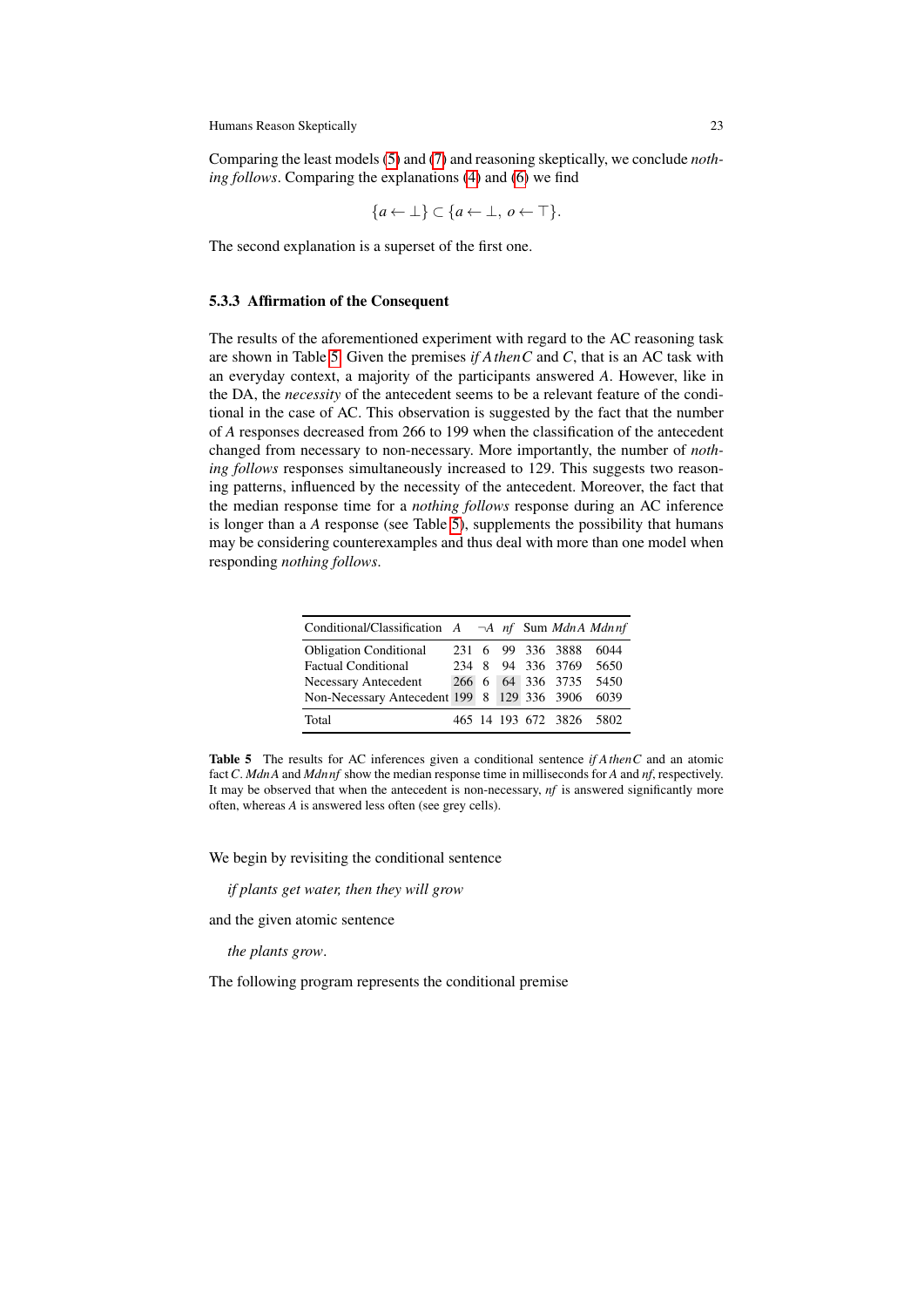24 Meghna Bhadra and Islam Hamada and Steffen Hölldobler and Luís Moniz Pereira

$$
\mathscr{P}_{10} = \{ g \leftarrow w \land \neg ab_g, \ ab_g \leftarrow \bot \},
$$

where *g* and *w* denote that *the plants will grow* and *the plants get water*, respectively, and  $ab_g$  is an abnormality predicate. The second premise,  $g$ , is taken to be an observation that needs to be explained. The conditional sentence is classified as an obligational conditional with *necessary* antecedent. Hence, its set of abducibles is

$$
\mathscr{A}_{\mathscr{P}_{10}} = \{w \leftarrow \top, w \leftarrow \bot\} = \mathscr{A}_{\mathscr{P}_{10}}^e.
$$

The set of integrity constraints is empty. The only minimal explanation for the observation *g* is

$$
\{w \leftarrow \top\}.
$$

Adding this explanation to  $\mathscr{P}_{10}$ , weakly completing the extended program, and computing its least model we obtain

$$
\langle \{g, w\}, \{ab_g\} \rangle.
$$

Here *w* and *g* are true, whereas *ab<sup>g</sup>* is false. We thus conclude that *the plants get water*.

Most humans seem to draw this conclusion and stop reasoning at this point. This is the general case, as indicated by a majority of *A* responses in the AC task. However, in order to fully account for the experiment results of the AC, we need to be able to account for the increase in the *nothing follows* responses when the antecedent of a conditional sentence changes from necessary to non-necessary. We stipulate that it is when humans are able to come up with models counter-exemplary to their previously generated model that they reason skeptically among them and choose to respond *nothing follows*. Similar to what was observed in the DA task, in case of the AC it seems plausible that this said search for counterexamples happens when humans deem the antecedent of a conditional sentence to be non-necessary. The present example is unfortunately not a good fit to illustrate this as many people would probably consider its antecedent to be necessary and thus fail to have counterexemplary possibilities even if deliberately searching for them. Therefore we turn to the following example from the experiment, which may be more appropriate for our purpose.

Given the conditional premise

*if Maria is drinking alcoholic beverages in a pub, then Maria must be over 19 years of age*

and the atomic premise

*Maria is over 19 years of age*.

In the WCS the conditional premise is represented by

$$
\mathscr{P}_{11} = \{o \leftarrow a \land \neg ab_o, \, ab_o \leftarrow \perp\},\
$$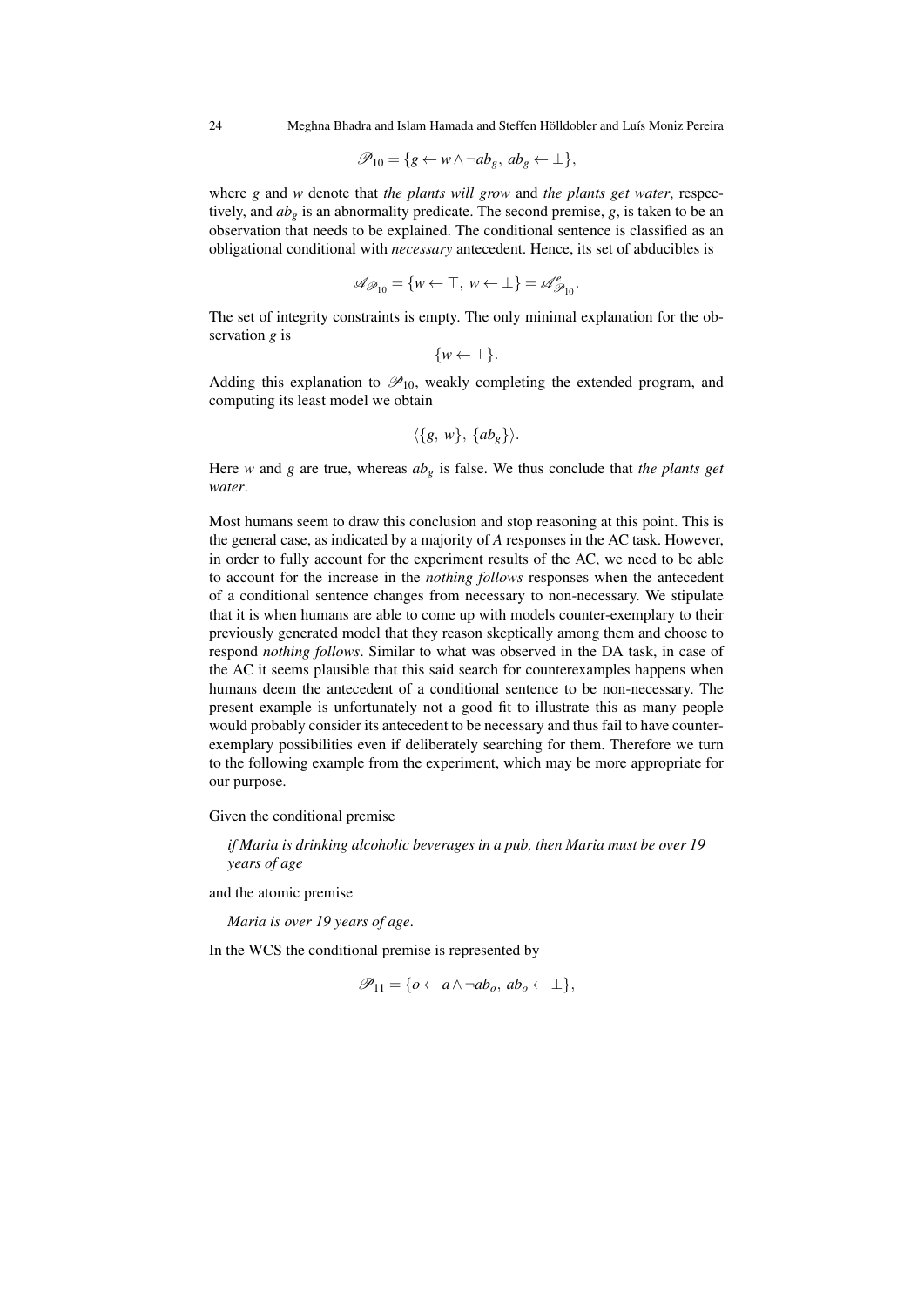where *o* and *a* denote that *Maria is over 19 years old* and *she is drinking alcoholic beverages*, respectively, and *ab<sup>o</sup>* is an abnormality predicate which is initially assumed to be false. The atomic premise, *o*, is considered as an observation that needs to be explained. Because the conditional sentence is classified as an obligation with *non-necessary* antecedent, and *a* is undefined in  $\mathcal{P}_{11}$ , we obtain,

$$
\mathscr{A}_{\mathscr{P}_{11}} = \{a \leftarrow \top,\, a \leftarrow \bot\} \quad \text{and} \quad \mathscr{A}_{\mathscr{P}_{11}}^e = \mathscr{A}_{\mathscr{P}_{11}} \cup \{o \leftarrow \top\}.
$$

Considering  $\mathscr{A}_{\mathscr{P}_{11}}$ , the observation is explained by the minimal explanation

<span id="page-24-2"></span>
$$
\{a \leftarrow \top\} \tag{8}
$$

Adding this explanation to  $\mathcal{P}_{11}$ , weakly completing the extended program, and computing its least model we obtain

<span id="page-24-0"></span>
$$
\langle \{o, a\}, \{ab_o\} \rangle \tag{9}
$$

and conclude, that *Maria is drinking alcoholic beverages in a pub*. However, if a reasoner is searching for counterexamples, then she may discover a second explanation to the observation, viz.

<span id="page-24-3"></span>
$$
\{\mathbf{0} \leftarrow \top\}.\tag{10}
$$

Here *o* being true signifies the possibility that *Maria might still be over 19 irrespective of whether she is drinking alcohol in a pub or not*. Adding such an explanation to  $\mathcal{P}_{11}$ , weakly completing the extended program, and computing its least model we obtain

<span id="page-24-1"></span>
$$
\langle \{o\}, \{ab_o\} \rangle. \tag{11}
$$

Comparing the least models [\(9\)](#page-24-0) where *a* is true and [\(11\)](#page-24-1) where *a* is unknown, and reasoning skeptically, we conclude *nothing follows*. In other words, those who find counterexamples which suggest that although *o* holds *a* need not necessarily hold, conclude *nothing follows*. One should observe that the explanations [\(8\)](#page-24-2) and [\(10\)](#page-24-3) are independent in that neither is a subset nor a superset of the other.

#### 5.3.4 Denial of the Consequent

The results of the aforementioned experiment with regard to the DC reasoning task are shown in Table [6.](#page-25-0) Given the premises *if A then C* and  $\neg C$ , that is a DC task with an everyday context, a majority of the participants answered  $\neg A$ . However, the type of the conditional sentence, whether obligational or factual, seems to be a relevant feature for those who may be reasoning skeptically. This observation is suggested by the fact that the number of ¬*A* responses decreased from 277 to 234 when the classification of the conditional sentence changed from obligational to factual. More importantly, the number of *nothing follows* responses simultaneously increased to 96. This suggests two reasoning patterns, influenced by the type of the conditional. Moreover, the fact that the median response time for a *nothing follows* response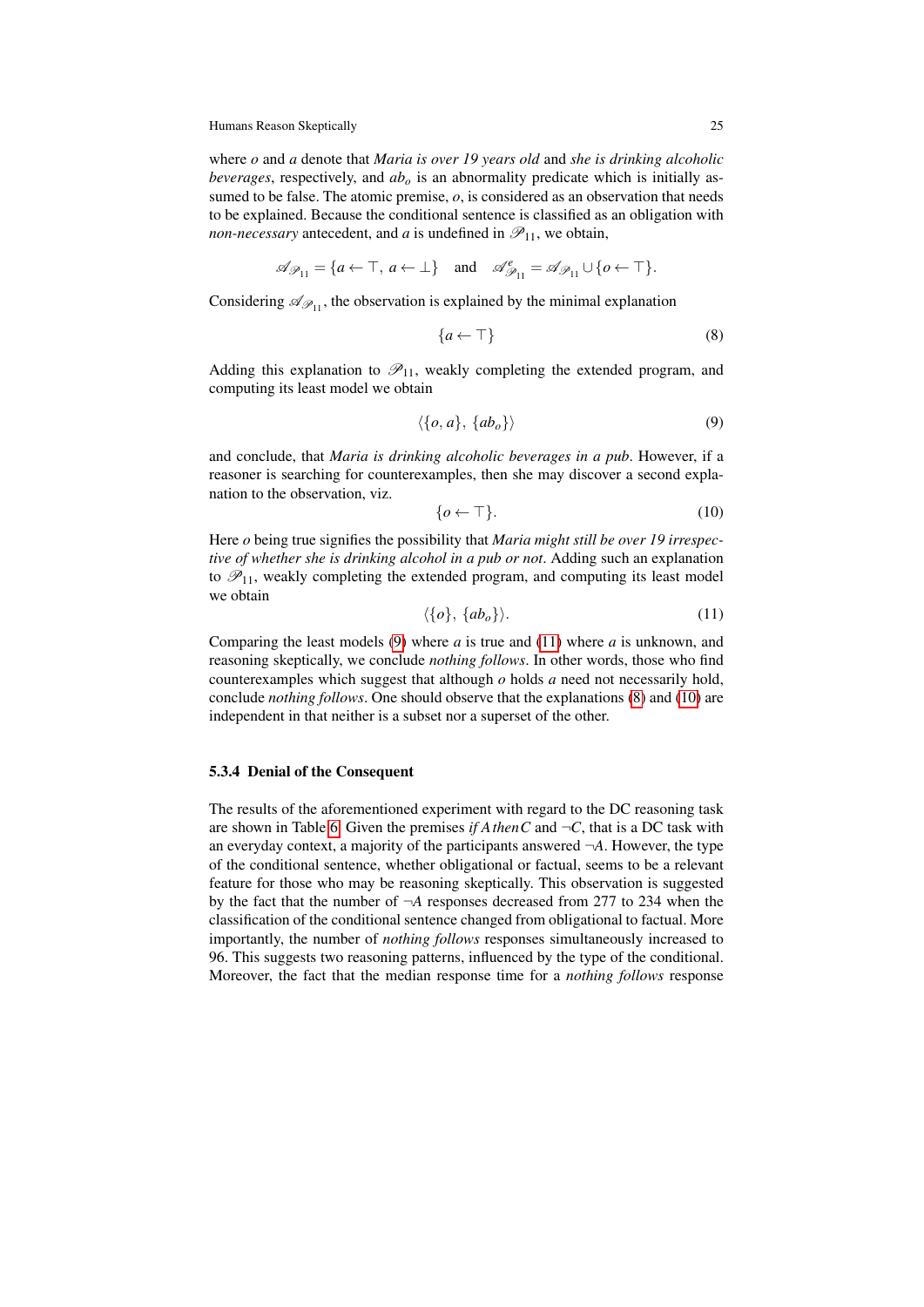during a DC inference is longer than a ¬*A* response (see Table [6\)](#page-25-0), supplements the possibility that humans may be considering counterexamples and thus deal with more than one model when responding *nothing follows*.

| Conditional/Classification $A \neg A$ nf Sum Mdn $\neg A$ Mdnnf |  |              |                     |      |
|-----------------------------------------------------------------|--|--------------|---------------------|------|
| <b>Obligation Conditional</b>                                   |  |              | 7 277 52 336 4053   | 4790 |
| <b>Factual Conditional</b>                                      |  |              | 6 234 96 336 4459   | 4345 |
| Necessary Antecedent                                            |  | 7 267 62 336 | 4096                | 4758 |
| Non-Necessary Antecedent 6 244 86 336 4325                      |  |              |                     | 4555 |
| Total                                                           |  |              | 13 511 148 672 4311 | 5162 |

<span id="page-25-0"></span>Table 6 The results for DC inferences given a conditional sentence *if AthenC* and a negated atomic fact ¬*C*. *Mdn*¬*A* and *Mdn nf* show the median response time in milliseconds for ¬*A* and *nf*, respectively. It may be observed that when the conditional is factual, *nf* is answered more often, whereas there are less ¬*A* answers (see grey cells).

Let us consider the following conditional sentence from the experiment,

*if Maria is drinking alcoholic beverages in a pub, then Maria must be over 19 years of age*

and the atomic premise

*Maria is not over 19 years of age*.

In the WCS the conditional premise is represented by

$$
\mathscr{P}_{12} = \{o \leftarrow a \land \neg ab_o, \, ab_o \leftarrow \bot\},\
$$

where *o* and *a* denote that *Maria is over 19 years old* and *she is drinking alcoholic beverages*, respectively, and *ab<sup>o</sup>* is an abnormality predicate which is initially assumed to be false. The negated atomic premise,  $\neg o$ , is considered as an observation that needs to be explained. As the conditional sentence is classified as an *obligational* conditional with non-necessary antecedent, and *a* is undefined in  $\mathcal{P}_{12}$ , we obtain,

$$
\mathscr{A}_{\mathscr{P}_{12}} = \{a \leftarrow \top, a \leftarrow \bot\} \quad \text{and} \quad \mathscr{A}_{\mathscr{P}_{12}}^e = \mathscr{A}_{\mathscr{P}_{12}} \cup \{o \leftarrow \top\}.
$$

The set of integrity constraints is empty. Considering  $\mathscr{A}_{\mathscr{P}_{12}}$  the observation is explained by the minimal explanation

$$
\{a \leftarrow \bot\}.\tag{12}
$$

Adding this explanation to  $\mathcal{P}_{12}$ , weakly completing the extended program, and computing its least model we obtain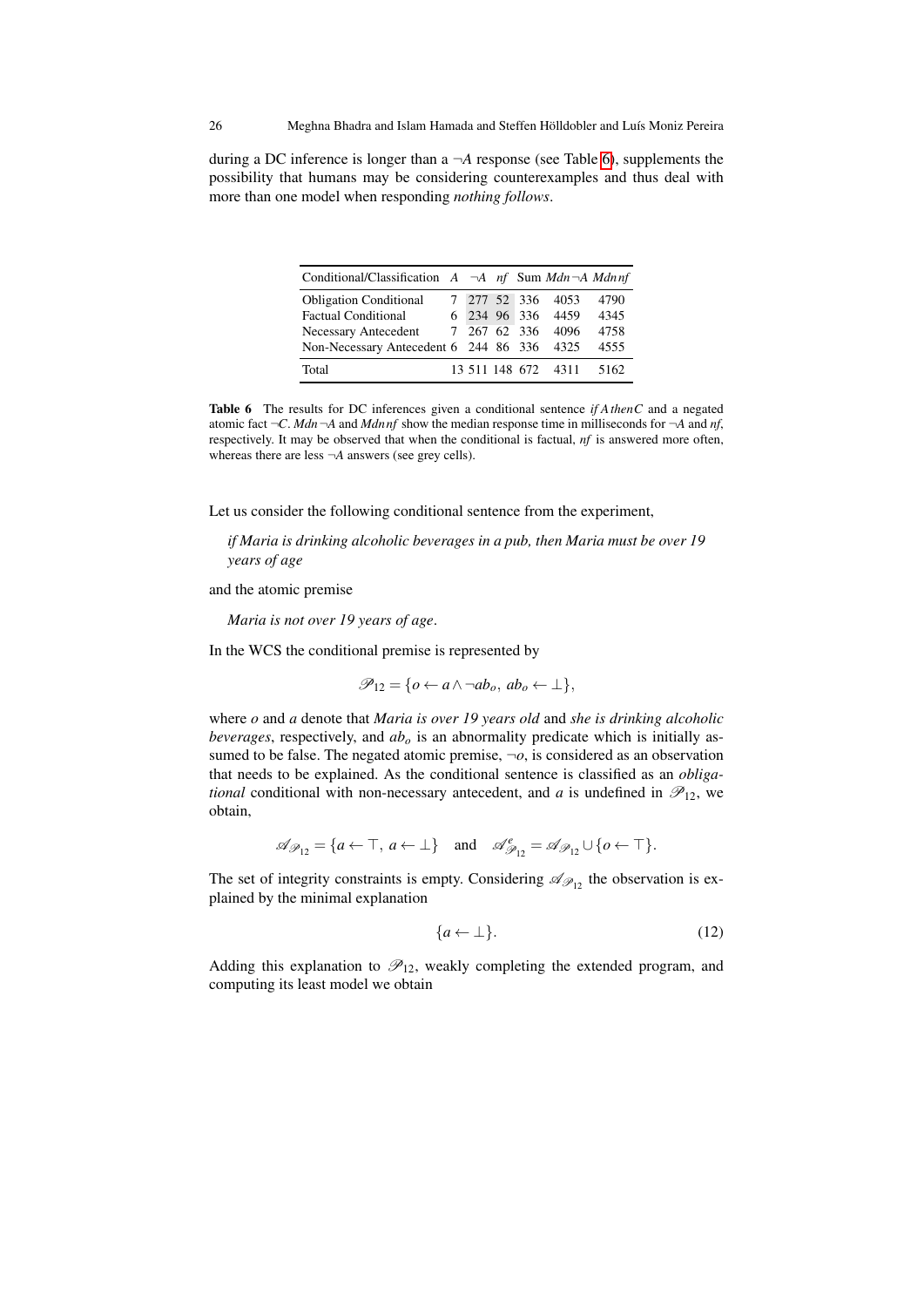$$
\langle \emptyset, \{o, a, ab_o\} \rangle \tag{13}
$$

Thus we conclude, that *Maria is not drinking alcoholic beverages in a pub*.

Most humans seem to draw this conclusion and stop reasoning at this point. This is the general case, as indicated by a majority of  $\neg A$  responses in the DC task. However, we would also like to be able to account for the increase in the *nothing follows* responses when the type of a conditional sentence changes from obligational to factual. Like in the case of the DA and the AC, we stipulate that it is when humans are able to come up with models counter-exemplary to their previously generated model, that they reason skeptically among them and choose to respond *nothing follows*. However, in case of the DC it is the (obligational or factual) type of the conditional which plausibly influences this said search for counterexamples. The present example is likely to be deemed an obligational conditional for many people who may thus fail to find counterexamples during deliberation. Therefore it is not a good fit to illustrate the suggested point. We turn to the following example from the experiment in order to better illustrate skeptical reasoning in the case of DC inference tasks.

Given the conditional sentence

*if Ron scores a goal, then he is happy*

and the given atomic sentence

*Ron is not happy*.

The following program represents the conditional premise

$$
\mathscr{P}_{13} = \{ h \leftarrow g \land \neg ab_h, \ ab_h \leftarrow \bot \},
$$

where *g* and *h* denote *Ron scores a goal* and *Ron is happy*, respectively, whereas  $ab<sub>h</sub>$  is an abnormality predicate. Here,  $\neg h$  is considered as an observation that needs to be explained. The conditional sentence is classified as a *factual* conditional with non-necessary antecedent, and *g* is undefined in  $\mathcal{P}_{13}$ , therefore,

$$
\mathscr{A}_{\mathscr{P}_{13}} = \{g \leftarrow \top, g \leftarrow \bot\} \quad \text{and} \quad \mathscr{A}_{\mathscr{P}_{13}}^e = \mathscr{A}_{\mathscr{P}_{13}} \cup \{h \leftarrow \top, ab_h \leftarrow \top\}.
$$

The set of integrity constraints is empty. The observation  $\neg h$  is explained by the minimal explanation

<span id="page-26-1"></span>
$$
\{g \leftarrow \bot\}.\tag{14}
$$

Adding this explanation to  $\mathcal{P}_{13}$ , weakly completing the extended program, and computing its least model we obtain

<span id="page-26-0"></span>
$$
\langle \emptyset, \{h, g, ab_h\} \rangle \tag{15}
$$

and conclude, that *Ron does not score a goal*. This is where most reasoners seem to halt their reasoning. However, there may be some individuals who recognize the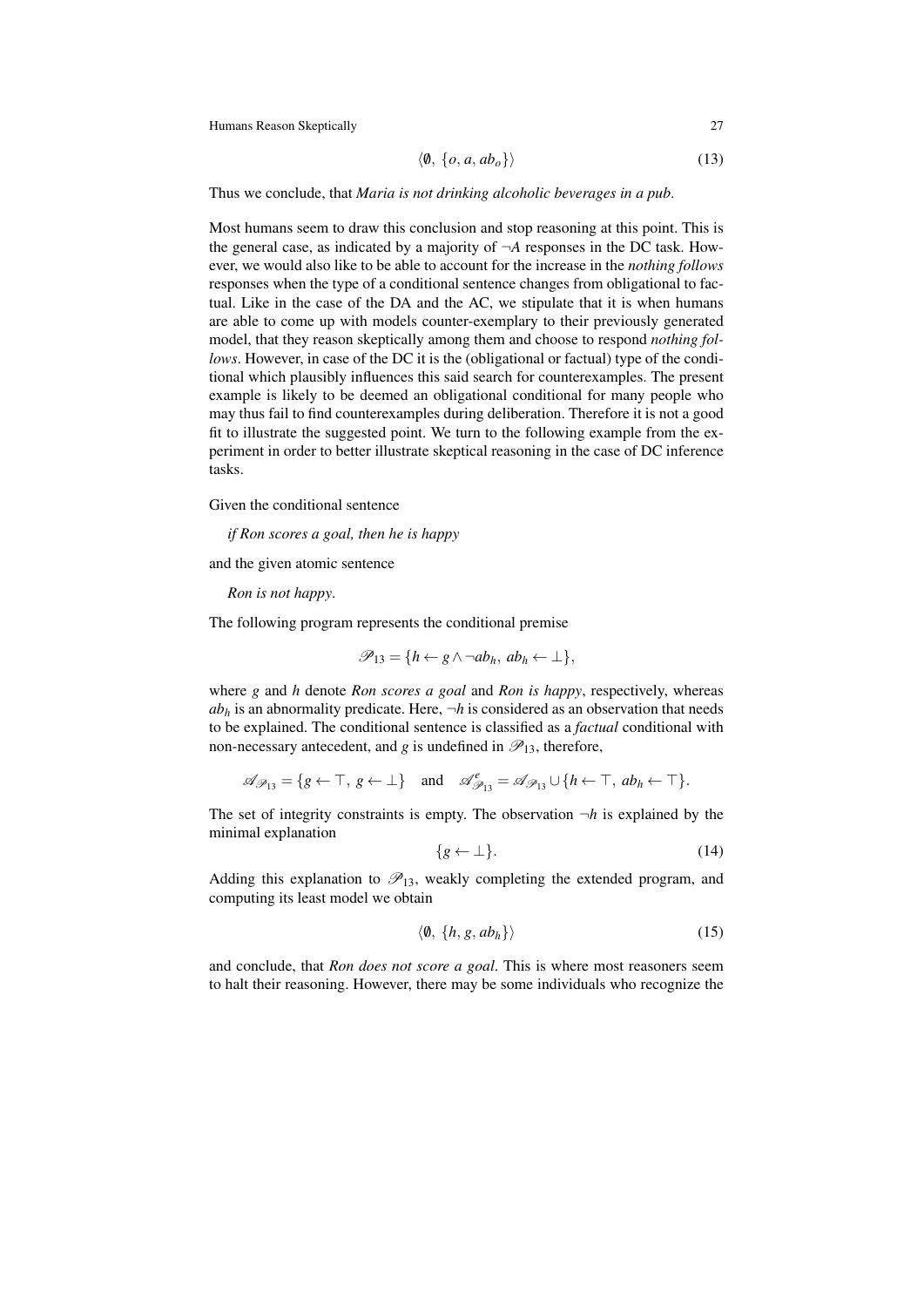conditional sentence as factual, meaning, they recognize that ¬*h* need not just be caused or explained by  $\neg g$ . More precisely, they recognize that *h* may be false, whereas *g* is not. Analogously, they search for counterexamples to the putative conclusion  $\neg g$ , which can also explain  $\neg h$ . Within the WCS framework,

<span id="page-27-2"></span>
$$
\{ab_h \leftarrow \top\} \tag{16}
$$

can be used as an another explanation for  $\neg h$ . Here  $ab<sub>h</sub>$  being true indicates that *Ron may have other reasons to be unhappy.* Adding this abducible to  $\mathcal{P}_{13}$  and weakly completing the resulting extended program leads to the least model

<span id="page-27-1"></span>
$$
\langle \{ab_h\}, \{h\} \rangle. \tag{17}
$$

As *g* is false in the first model [\(15\)](#page-26-0) whereas unknown in the second, [\(17\)](#page-27-1), skeptical reasoning is applied which leads to the conclusion, *nothing follows*. The overall point of importance is that, aside from the falsity of *g* it is also possible to find other reasons which can cause *h* to be false, and this leads to the consideration of more than one model, which may lead humans to reason skeptically. Comparing the explanations [\(14\)](#page-26-1) and [\(16\)](#page-27-2) we find that they are independent.

### <span id="page-27-0"></span>6 Discussion

Abduction is a form of plausible reasoning, in a general sense, because humans need it to come up with likely consistent explanations for observations. They also need to discover consistent abducible actions to achieve their goals. Additionally, they need to come up with reasoned explanations, or justifications, for their ethical choices of actions or for their ethical opinions, possibly having to adopt abductions about facts as yet unknown, in situations where full information is missing. Likewise, humans often need justifications for abducing preferences having consequences (say, chosing coffee over tea in some particular context), or exercising preferences amongst available abducibles, ruling out ones in favor of others, once they realize the situational models afforded by such choices. By consequences we refer to the consequences that would follow from adopted abductions, or the abductions themselves. Moreover, humans may need to abduce consequential expectations about what might happen independently of them, as they are making their choices.

In this chapter we have considered three different forms of human reasoning: the suppression or previously drawn inferences, human disjunctive reasoning, and human conditional reasoning. In each form, skeptical abduction had to be applied in order to adequately model the reasoning process of humans. The list of example could be extended. For example, the WCS models human syllogistic reasoning better if skeptical abduction is applied [\[26,](#page-31-3) [32\]](#page-31-10)

The WCS, while being a formal theory, is one that by its wide available flexibility, as our many examples and experiments convincingly purport to show, exhibits the makings of a rigorous plausible cognitive model, having the ability of being further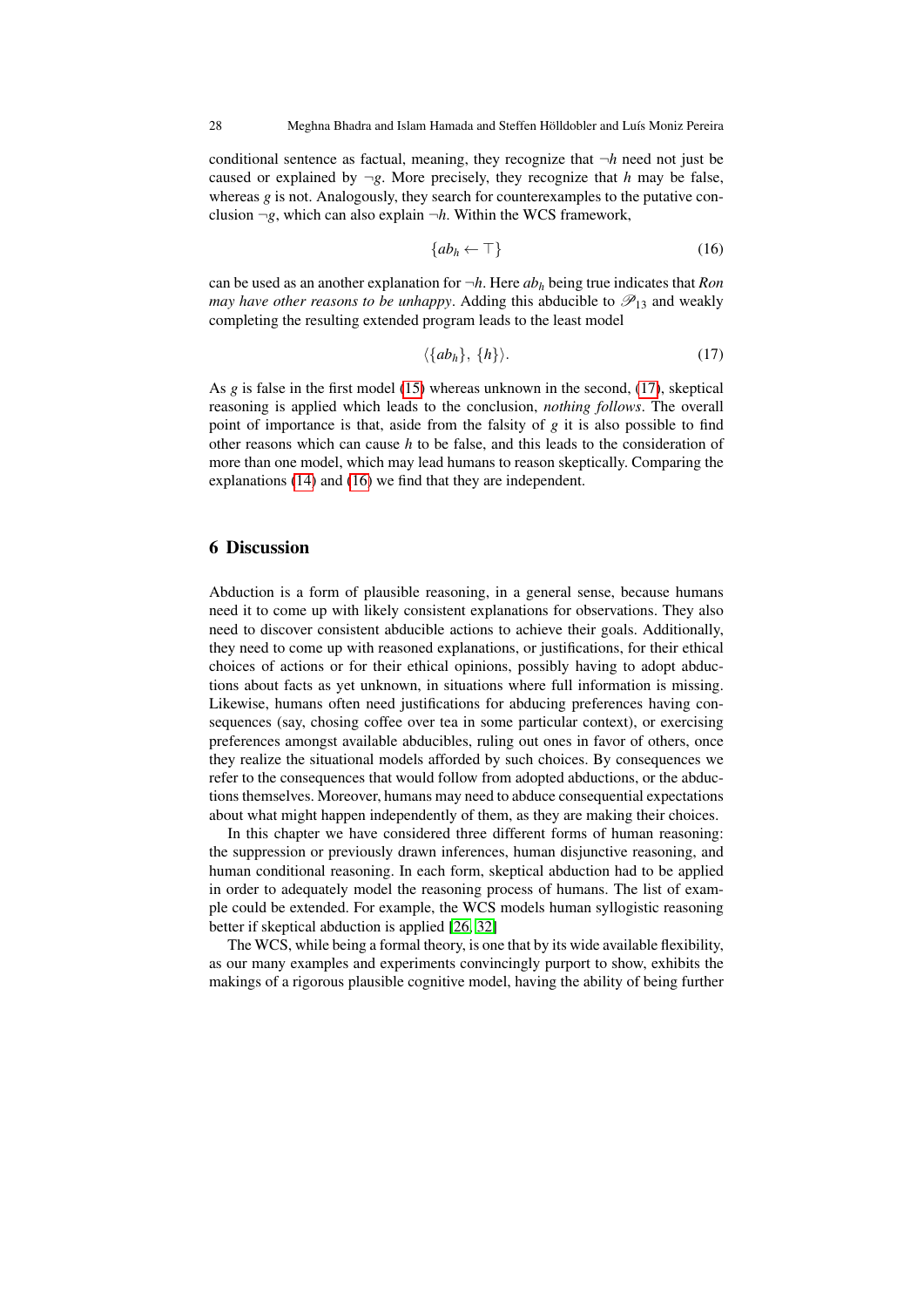extended and refined, as experience so solicits it, whilst retaining its significant prior achievements, its logical grounding, its mathematical properties, and its inspiration in ongoing artificial intelligence knowledge representation and reasoning.

Speaking of cognitive theories, the discussion remains incomplete without a mention of the Mental Model Theory. The notion of mental models has gained momentum ever since the 1950s after psychologist Kenneth Craik's intriguing work, "The Nature of Explanation" [\[4\]](#page-30-17) on internal models of the world, which aid humans in their thought process and decision-making. His arguments about the human brain's decision-making relying on internal models of the world, led to the inception of the (modern) Mental Model Theory (MMT) [\[18\]](#page-30-18), which has been subject to evolution since then. Broadly speaking, the MMT is an informal, cognitive theory based on the central idea that much of human reasoning depends on mental models that the brain constructs based on the perception or a description of the real world. Till date, it has discussed various areas of human reasoning in terms of mental models; for example, [\[24,](#page-31-11) [19,](#page-30-1) [20,](#page-30-19) [23\]](#page-31-12) to name a few. In particular, according to the MMT, humans reason based on mental models which in turn represent various possibilities of the states of the world. This notion of mental models is relatively informal in comparison to formal logic. But, if the human mind does indeed depend on mental models for its reasoning, it begs the question whether there is a no way to reconcile such a fact with a formal and computational framework? The fact that classical, two-valued logic is insufficient to explain or model human reasoning has been purported by many logicians. However, there is more to formal logic than the classical two-valued logic which is at times subject to criticism as also discussed by [\[33\]](#page-31-13). The WCS is such a novel, formal, cognitive theory which relies upon three-valued semantics based on Łukasiewicz logic in its goal to comprehensively explain and model the much-discussed areas of human reasoning.

Both the MMT and the WCS are non-monotonic, as is human reasoning. Furthermore, the WCS recognizes the fact that Johnson-Laird and Byrne have discussed at length in their work on the meanings of conditionals [\[21\]](#page-30-8), which is, how a reasoner comprehends a conditional sentence depends upon the pragmatics of the utterance of the sentence, the reasoner's own background knowledge and experience etc. This is termed as *modulation* by the authors. This also implies that, the set of possibilities that characterize a conditional sentence in the mind of an individual may be different from the set of possibilities that characterize the same sentence in the mind of another. In terms of logic, the models being constructed in the mind of one reasoner may differ from those being constructed in the mind of another, depending upon their understanding of the world.

Both the MMT and the WCS agree on the notion of counterexamples. As suggested by [\[19\]](#page-30-1), given a set of premises, if one is beginning to form a conclusion, one should believe or adopt the conclusion only if they are able to find no counterexamples that are strong enough to refute it. The data gathered from the experiment discussed in this paper, with the inclusion of the median response times, suggests that the reasoners responding *nothing follows* may be doing so. The notion of counterexamples or in particular counter-exemplary models, as modeled in the WCS, also brings to light the relevance of the nature of the antecedent in the case of DA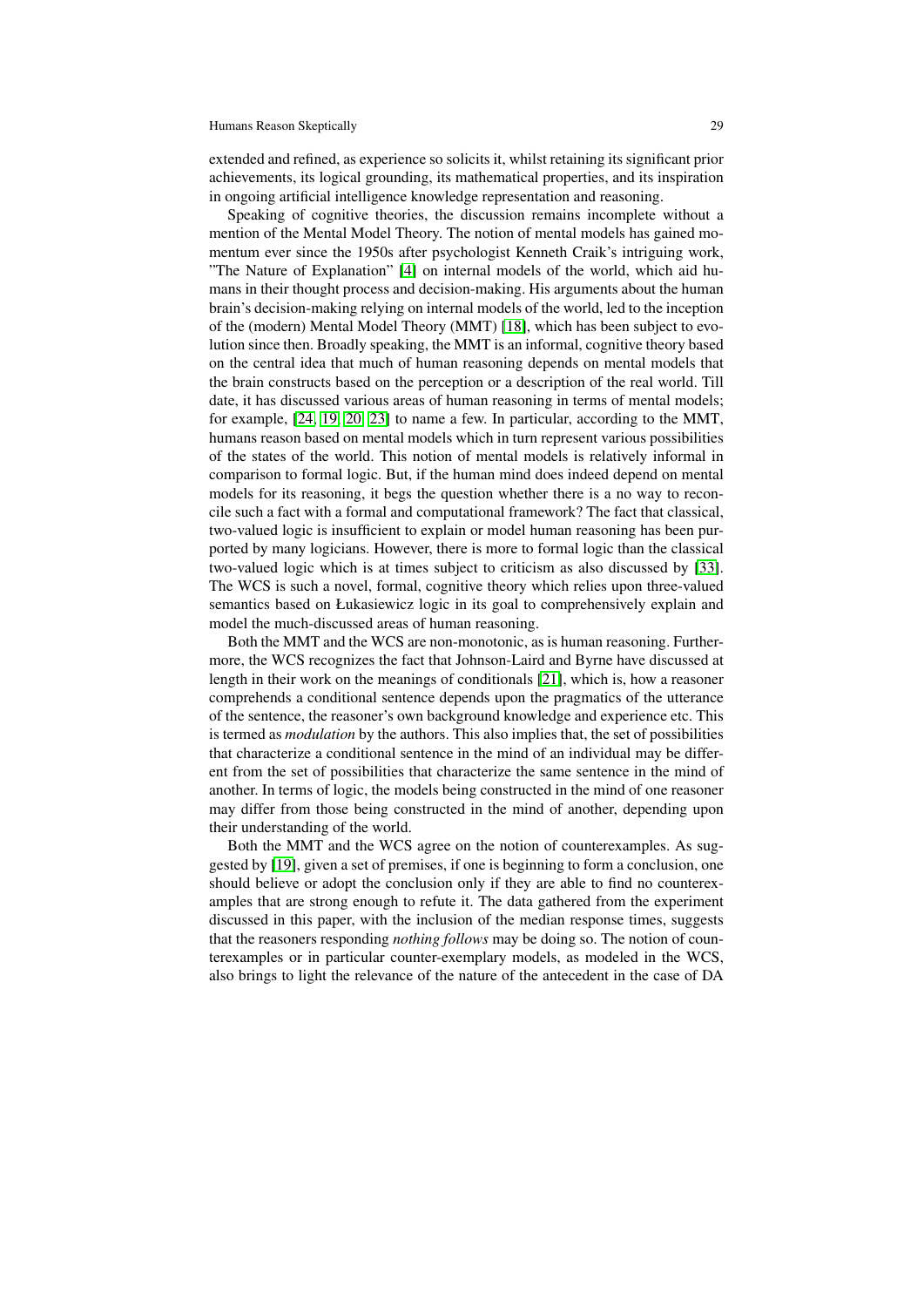and the AC inference tasks, and the relevance of the factual nature of a conditional, while reasoning in the DC inference task. The AA inference task shows a ceiling effect, the reasons of which motivate further research. However, the possibility that a reasoner who comprehends a conditional sentence as factual during an AA task, may respond *nothing follows*, is kept open in the present discussion.

Our analysis of the MMT and the WCS with regard to the four conditional inference tasks, following [\[21\]](#page-30-8), have shown that in case of *deliberation* (as so called by the MMT) the overall predictions of the theory coincide with that of the WCS. The WCS identifies this deliberative phase with the search for counterexamples and attributes the *nothing follows* responses to skeptical reasoning resulting from the same. The results for what the MMT refers to as *intuition*, which may be identified with the first stage of the reasoning process *before* the search for counterexamples in the WCS, differs for the two theories. This is further purported by an analysis of the experimental data and an attempt to fit the predictions (for intuition) made by the MMT to it, which raises a few questions somewhat in spirit of the observations made by [\[10\]](#page-30-16). This however, calls for a different kind of discussion which is beyond the scope of the current.

In comparison, things look more favorable between the two theories when it comes to the suppression task. The task broadly illustrates how the introduction of a second conditional sentence such as *if BthenC*, alongside the initial conditional *if AthenC* can suppress the modus ponens inference of *C* given *A*, or even the DA inference of  $\neg C$  and the AC inference of *A*. In [\[1\]](#page-29-0) Ruth Byrne maintains that the suppression depends on how the individual in question integrates the second conditional into the mental model arising from the first and is thereby influenced by the context of the situation, the individual's background knowledge etc. Broadly speaking, if *B* is treated as an additional requirement (for *C*) alongside *A*, the mental model of *B* will be combined with that of *A*. Hence satisfying only *A* is no longer sufficient to conclude *C* and thus modus ponens is suppressed. While modeling the task, the WCS in its part takes this additional requirement *B* to be an *enabler* and models it using the abnormality predicate. This abnormality predicate is taken into consideration before concluding*C*, and signifies the room for skepticism in the mind of the human reasoner. The conclusion is no longer *C*, but rather nothing follows. Comprehending *B* as an alternative antecedent on the other hand leads individuals to suppress DA and AC inferences. This is because the mental model of *B* is no longer joined with *A* but rather considered independently to it. This is treated in a similar fashion within the WCS framework where the weak completion of the two conditional leads to a disjunction between the two, signifying the antecedent *A* or *B* non-necessary in itself, with respect *C*.

#### References

<span id="page-29-0"></span>1. Ruth M. J. Byrne. Suppressing valid inferences with conditionals. *Cognition*, 31(1):61–83, 1989.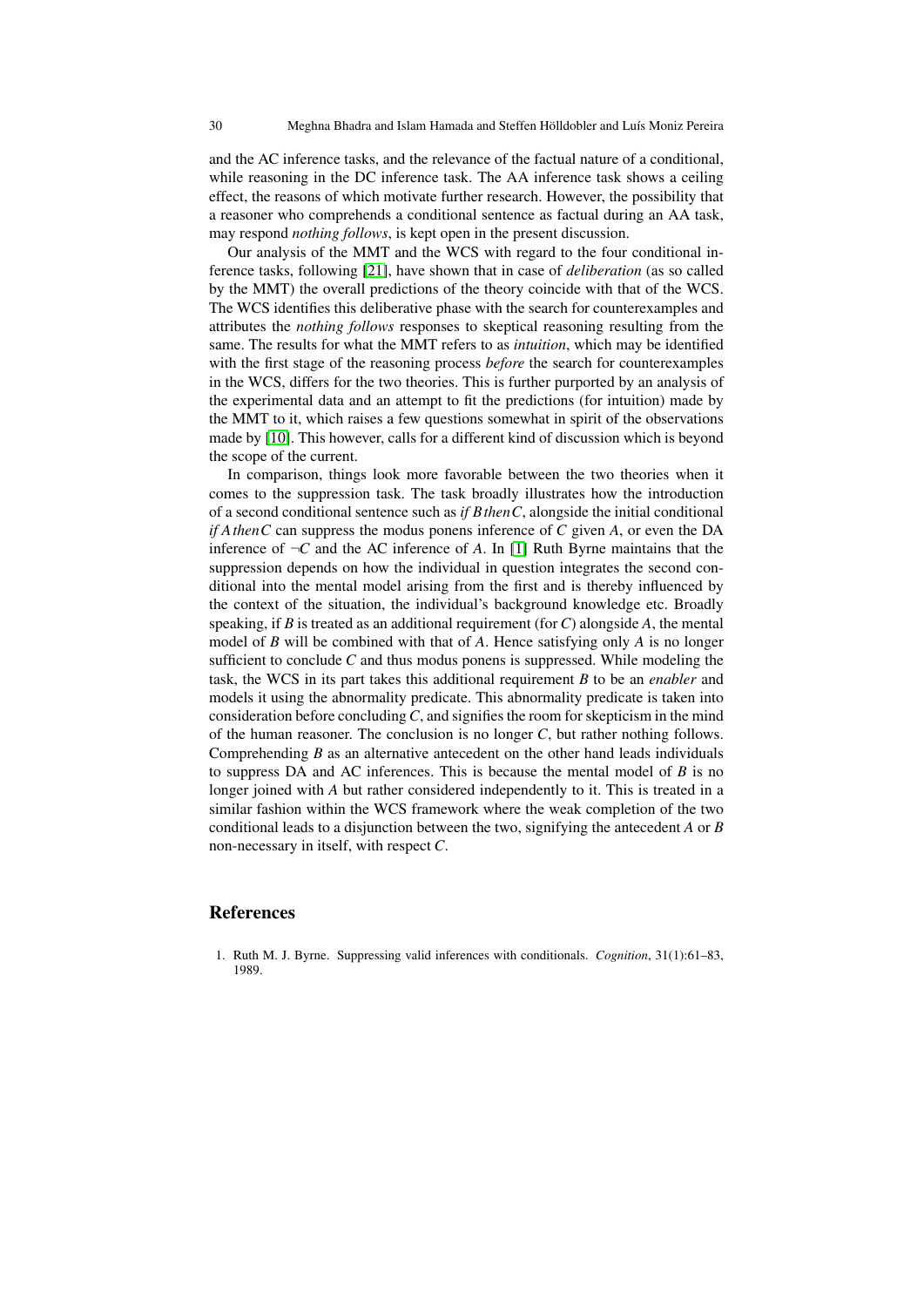- <span id="page-30-14"></span>2. Ruth M. J. Byrne. *The Rational Imagination: How People Create Alternatives to Reality*. MIT Press, Cambridge, MA, USA, 2005.
- <span id="page-30-6"></span>3. Keith L. Clark. Negation as failure. In H. Gallaire and J. Minker, editors, *Logic and Databases*, pages 293–322. Plenum, New York, 1978.
- <span id="page-30-17"></span>4. Kenneth J. W. Craik. *The Nature of Explanation*. Cambridge University Press, Cambridge, 1945.
- <span id="page-30-12"></span>5. Marcos Cramer, Steffen Hölldobler, and Marco Ragni. Human conditional reasoning. In *Proceedings NMR*, 2021.
- <span id="page-30-11"></span>6. Marcos Cramer, Steffen Hölldobler, and Marco Ragni. When are humans reasoning with modus tollens? *Proceedings of the Annual Conference of the Cognitive Science Society,*, 43:2337–2343, 2021. Retrieved from [https://escholarship.org/uc/item/](https://escholarship.org/uc/item/9x33q50g) [9x33q50g](https://escholarship.org/uc/item/9x33q50g).
- <span id="page-30-5"></span>7. Emmanuelle-Anna Dietz, Steffen Hölldobler, and Marco Ragni. A computational logic approach to the suppression task. *Proceedings of the Annual Conference of the Cognitive Science Society,*, 34:1500–1505, 2012. Retrieved from https://escholarship.org/uc/item/2sd6d61q.
- <span id="page-30-4"></span>8. Emmanuelle-Anna Dietz Saldanha, Steffen Hölldobler, and I. Lourêdo Rocha. The weak completion semantics. In Claudia Schon and Ulrich Furbach, editors, *Proceedings of the Workshop on Bridging the Gap between Human and Automated Reasoning – Is Logic and Automated Reasoning a Foundation for Human Reasoning?*, volume 1994, pages 18–30. CEUR-WS.org, 2017. <http://ceur-ws.org/Vol-1994/>.
- <span id="page-30-13"></span>9. Emmanuelle-Anna Dietz Saldanha, Steffen Hölldobler, and Isabelly Lourêdo Rocha. Obligation versus factual conditionals under the weak completion semantics. In Steffen Hölldobler, A. Malikov, and Christoph Wernhard, editors, *Proceedings of the Second Young Scientists' International Workshop on Trends in Information Processing*, volume 1837, pages 55–64. CEUR-WS.org, 2017. <http://ceur-ws.org/Vol-1837/>.
- <span id="page-30-16"></span>10. Jonathan S. B. T. Evans. The mental model theory of conditional reasoning: Critical appraisal and revision. *Cognition*, 48(1):1–20, 1993.
- <span id="page-30-2"></span>11. Melvin Fitting. *First–Order Logic and Automated Theorem Proving*. Springer-Verlag, Berlin, 2nd edition, 1996.
- <span id="page-30-10"></span>12. Gerhard Gentzen. Untersuchungen über das logische Schließen. *Mathematische Zeitschrift*, 39:176–210 und 405–431, 1935.
- <span id="page-30-7"></span>13. Herbert Paul Grice. Logic and conversation. In P. Cole and J. L. Morgan, editors, *Syntax and Semantics*, volume 3, pages 41–58. Academic Press, New York, 1975.
- <span id="page-30-15"></span>14. Richard A. Griggs and James R. Cox. The elusive thematic materials effect in the Wason selection task. *British Journal of Psychology*, 73:407–420, 1982.
- <span id="page-30-9"></span>15. Islam Hamada and Steffen Hölldobler. On disjunctions and the weak completion semantics. In *Proceedings of the Virtual MathPsych/ICCM*. via [mathpsych.org/presentation/](mathpsych.org/presentation/571) [571](mathpsych.org/presentation/571), 2021.
- <span id="page-30-3"></span>16. Steffen Hölldobler. Weak completion semantics and its applications in human reasoning. In Ulrich Furbach and Claudia Schon, editors, *Bridging 2015 – Bridging the Gap between Human and Automated Reasoning*, volume 1412 of *CEUR Workshop Proceedings*, pages 2– 16. CEUR-WS.org, 2015. <http://ceur-ws.org/Vol-1412/>.
- <span id="page-30-0"></span>17. Steffen Hölldobler and Carroline D. P. Kencana Ramli. Logic programs under three-valued Łukasiewicz's semantics. In P. M. Hill and D. S. Warren, editors, *Logic Programming*, volume 5649 of *Lecture Notes in Computer Science*, pages 464–478. Springer-Verlag Berlin Heidelberg, 2009.
- <span id="page-30-18"></span>18. Philip N. Johnson-Laird. Models of deduction. In Rachel J. Falmagne, editor, *Reasoning: Representation and Process in Children and Adults*, pages 7–54. Erlbaum, Hillsdale, NJ, 1975.
- <span id="page-30-1"></span>19. Philip N. Johnson-Laird. *Mental Models: Towards a Cognitive Science of Language, Inference, and Consciousness*. Harvard University Press, Cambridge, MA, USA, 1983.
- <span id="page-30-19"></span>20. Philip N. Johnson-Laird. Mental models and human reasoning. *Proceedings of the National Academy of Sciences*, 107(43):18243–18250, 2010.
- <span id="page-30-8"></span>21. Philip N. Johnson-Laird and Ruth M. J. Byrne. Conditionals: A theory of meaning, pragmatics, and inference. *Psychological Review*, 109:646–678, 2002.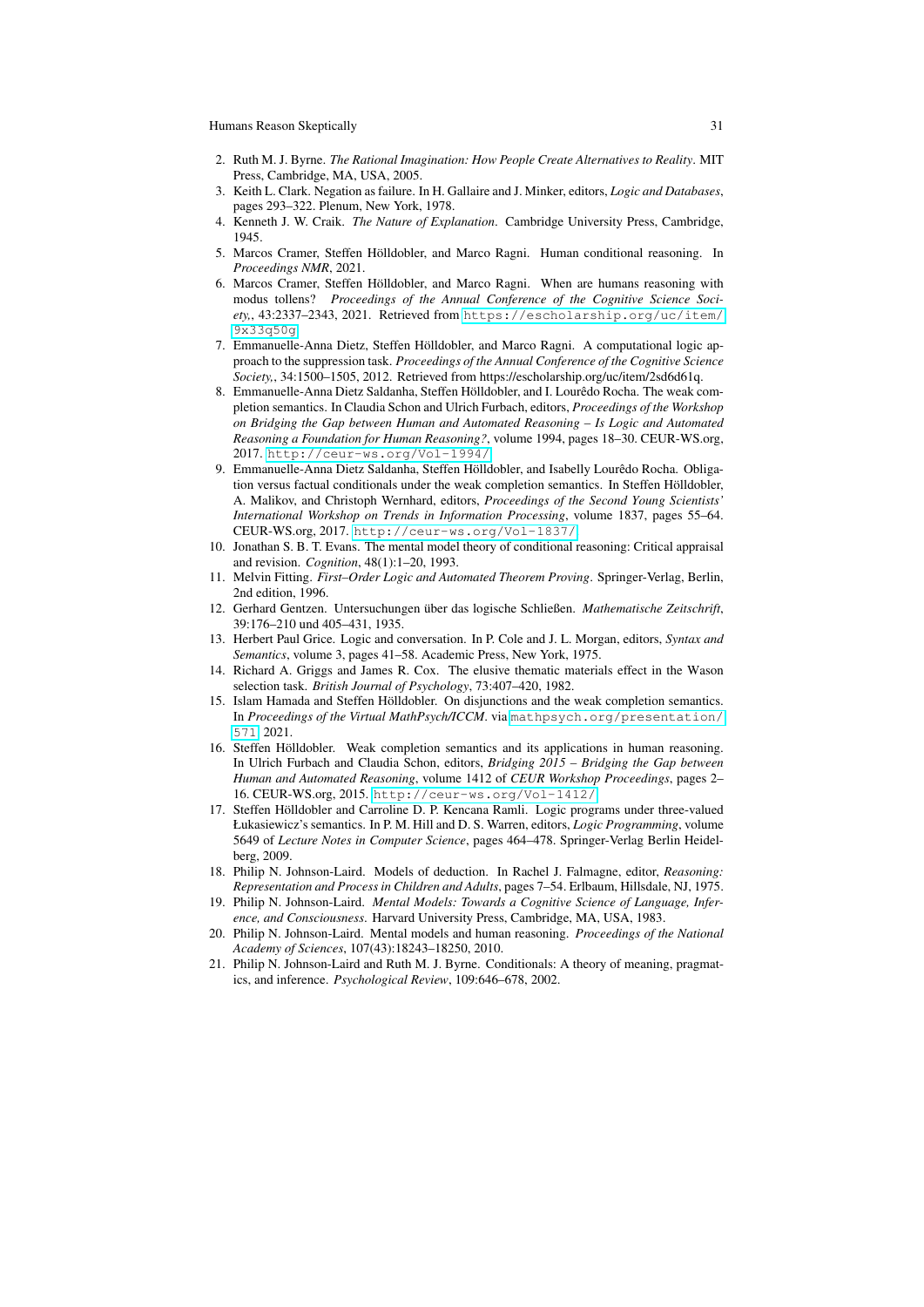- <span id="page-31-4"></span>22. Philip N. Johnson-Laird, Ruth M. J. Byrne, and Walter Schaeken. Propositional reasoning by model. *Psychological Review*, 99(3):418–439, 1992.
- <span id="page-31-12"></span>23. Philip N Johnson-Laird, Geoffrey P Goodwin, and Sangeet S Khemlani. Mental models and reasoning. In *The Routledge International Handbook of Thinking and Reasoning*, pages 346– 365. Routledge, 2017.
- <span id="page-31-11"></span>24. PN Johnson-Laird and Sangeet S Khemlani. Toward a unified theory of reasoning. In *Psychology of learning and motivation*, volume 59, pages 1–42. Elsevier, 2013.
- <span id="page-31-7"></span>25. Antonis C. Kakas, Robert A. Kowalski, and Francesca Toni. Abductive Logic Programming. *Journal of Logic and Computation*, 2(6):719–770, 1992.
- <span id="page-31-3"></span>26. Sangeet Khemlani and Philip N. Johnson-Laird. Theories of the syllogism: A meta-analysis. *Psychological Bulletin*, 138(3):427–457, 2012.
- <span id="page-31-5"></span>27. Sangeet S. Khemlani, Ruth M. J. Byrne, and Philip N. Johnson-Laird. Facts and possibilities: A model-based theory of sentenial reaoning. *Cognitive Science*, pages 1–38, 2018.
- <span id="page-31-6"></span>28. John W. Lloyd. *Foundations of Logic Programming*. Springer-Verlag, 1984.
- <span id="page-31-8"></span>29. Isabelly Lourêdo Rocha. Obligation versus factual conditionals under the weak completion semantics. Project Work, ICCL, TUD, 2017.
- <span id="page-31-2"></span>30. Jan Łukasiewicz. O logice trójwartościowej. *Ruch Filozoficzny*, 5:169–171, 1920. English translation: On Three-Valued Logic. In: *Jan Łukasiewicz Selected Works*. (L. Borkowski, ed.), North Holland, 87-88, 1990.
- <span id="page-31-0"></span>31. Mike Oaksford and Nick Chater. New paradigms in the psychology of reasoning. *Annual Review of Psychology*, 71:12.1–12.26, 2020.
- <span id="page-31-10"></span>32. Ana Oliviera da Costa, Emmanuelle-Anna Dietz Saldanha, Steffen Hölldobler, and Marco Ragni. A computational logic approach to human syllogistic reasoning. *Proceedings of the Annual Conference of the Cognitive Science Society,*, 39:883–888, 2017.
- <span id="page-31-13"></span>33. Marco Ragni, Emmanuelle-Anna Dietz, I. Kola, and Steffen Hölldobler. Two-valued logic is not sufficient to model human reasoning, but three-valued logic is: A formal analysis. In Ulrich Furbach and Claudia Schon, editors, *Bridging 2016 – Bridging the Gap between Human and Automated Reasoning*, volume 1651 of *CEUR Workshop Proceedings*, pages 61–73. CEUR-WS.org, 2016. <http://ceur-ws.org/Vol-1651/>.
- <span id="page-31-1"></span>34. Keith Stenning and Michiel van Lambalgen. *Human Reasoning and Cognitive Science*. MIT Press, 2008.
- <span id="page-31-9"></span>35. Peter C. Wason. Reasoning about a rule. *The Quarterly Journal of Experimental Psychology*, 20:273–281, 1968.